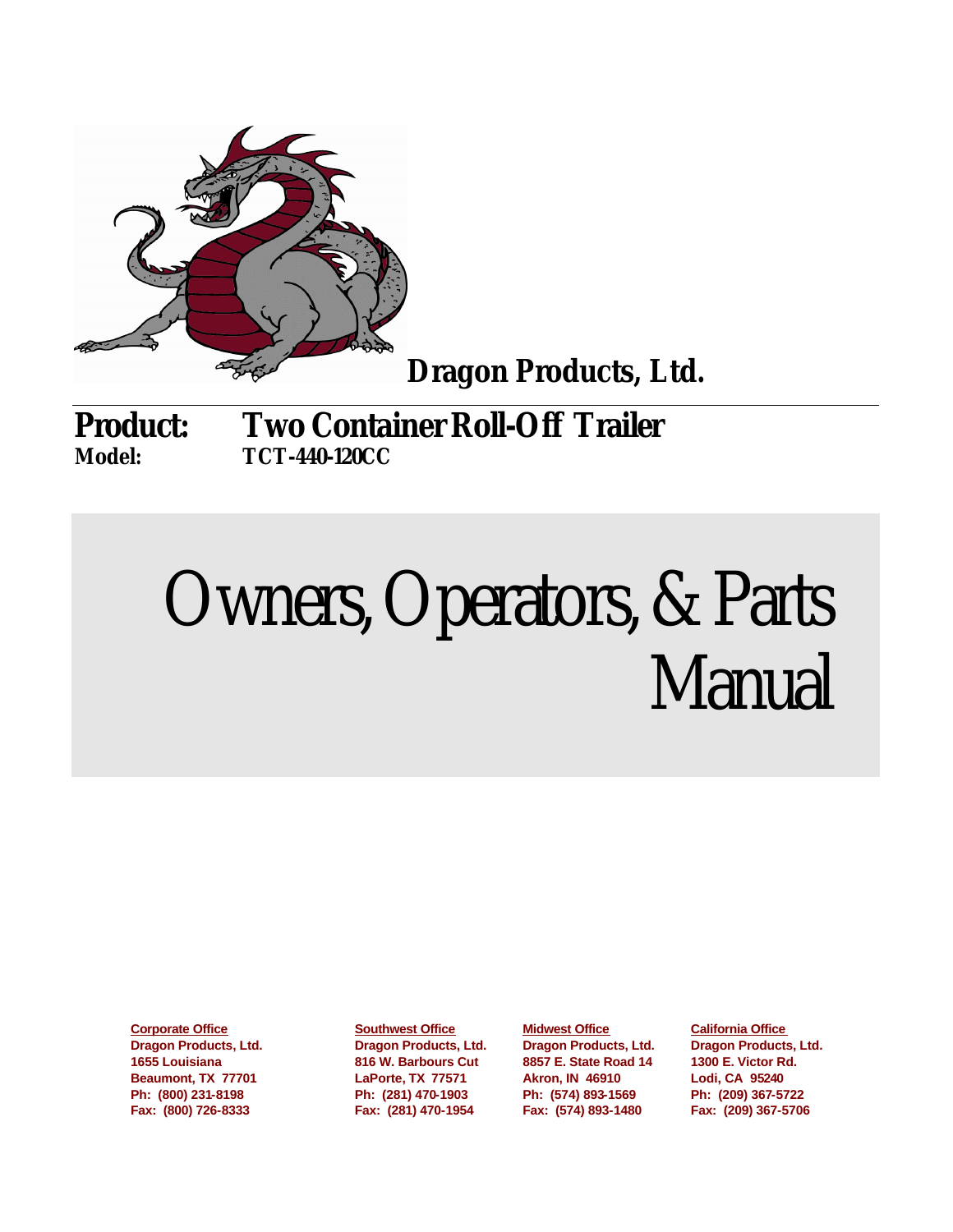## Table of Contents

| Introduction                | 2 |
|-----------------------------|---|
| Disclaimer                  | 2 |
| <b>Ordering Parts</b>       | 2 |
| <b>Technical Disclaimer</b> | 2 |
| !! WARNING !!               | 2 |
|                             |   |
| CHAPTFR<br>- 1              |   |

| <b>Safety Requirements</b>           | 3 |
|--------------------------------------|---|
| <b>Additional Safety Precautions</b> | 4 |
| Lock-Out Procedure                   | 5 |

| CHAPTER 5              |           |
|------------------------|-----------|
| Recommended Parts List | $21 - 26$ |
|                        |           |
|                        |           |
| CHAPTER 6              |           |
| Warranty               | 27-28     |

#### CHAPTER 2

| Operator \ Employee Responsibility's | 6 |
|--------------------------------------|---|
| Owner \ Employer Responsibility's    |   |

#### CHAPTER 3

| Hoist Start-Up Procedure | 8        |
|--------------------------|----------|
| Operational Procedures   | $9 - 13$ |

#### CHAPTER 4

| General Service & Maintenance | 14    |
|-------------------------------|-------|
| Cable Replacement Procedure   | 15-20 |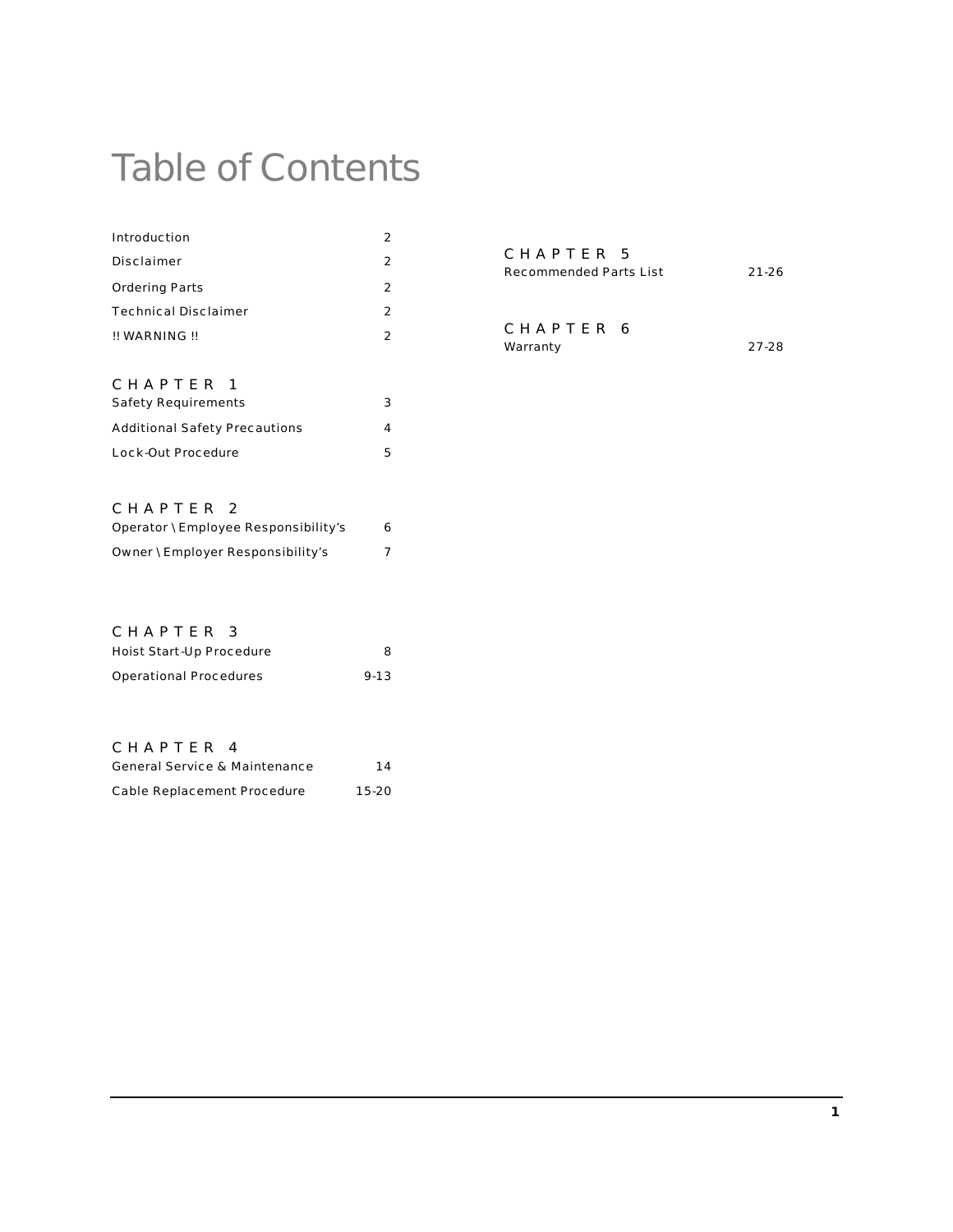## Introduction

This manual is designed to cover trailer mounted roll-off hoists. In order to accomplish this, composite drawings and charts are used.

#### Disclaimer

This manual has been compiled from many different sources and should be used only as a reference tool. The information herein is believed to be accurate. However, Dragon Products, Ltd.. disclaims any warranty expressed or implied or any liability or responsibility for the accuracy or correctness of any calculation or information which is critical.

#### Ordering Parts

When ordering parts assembly's and accessories, in addition to the part number, description, and quantity, please state the trailer model number and serial number. These numbers can be found on the VIN tag located on the front drivers side of the trailer.

#### Technical Disclaimer

The information in this manual is intended to give the user a basic knowledge of the operation of this equipment. Fully trained and authorized personnel should perform any service or repair needed.

## **!! WARNING !!**

**IF INCORRECTLY USED, THIS EQUIPMENT CAN CAUSE** *SEVERE INJURY***.**

**OPERATOR SHOULD BE TRAINED IN SAFE METHODS OF USE, LOCATE AND UNDERSTAND ALL SAFETY DECALS, AND READ THIS ENTIRE MANUAL BEFORE OPERATING, SERVICING OR ADJUSTING THIS EQUIPMENT.**

## **NOTICE**

**ONLY FULLY TRAINED AND AUTHORIZED PERSONNELSHOULD OPERATE THIS EQUIPMENT**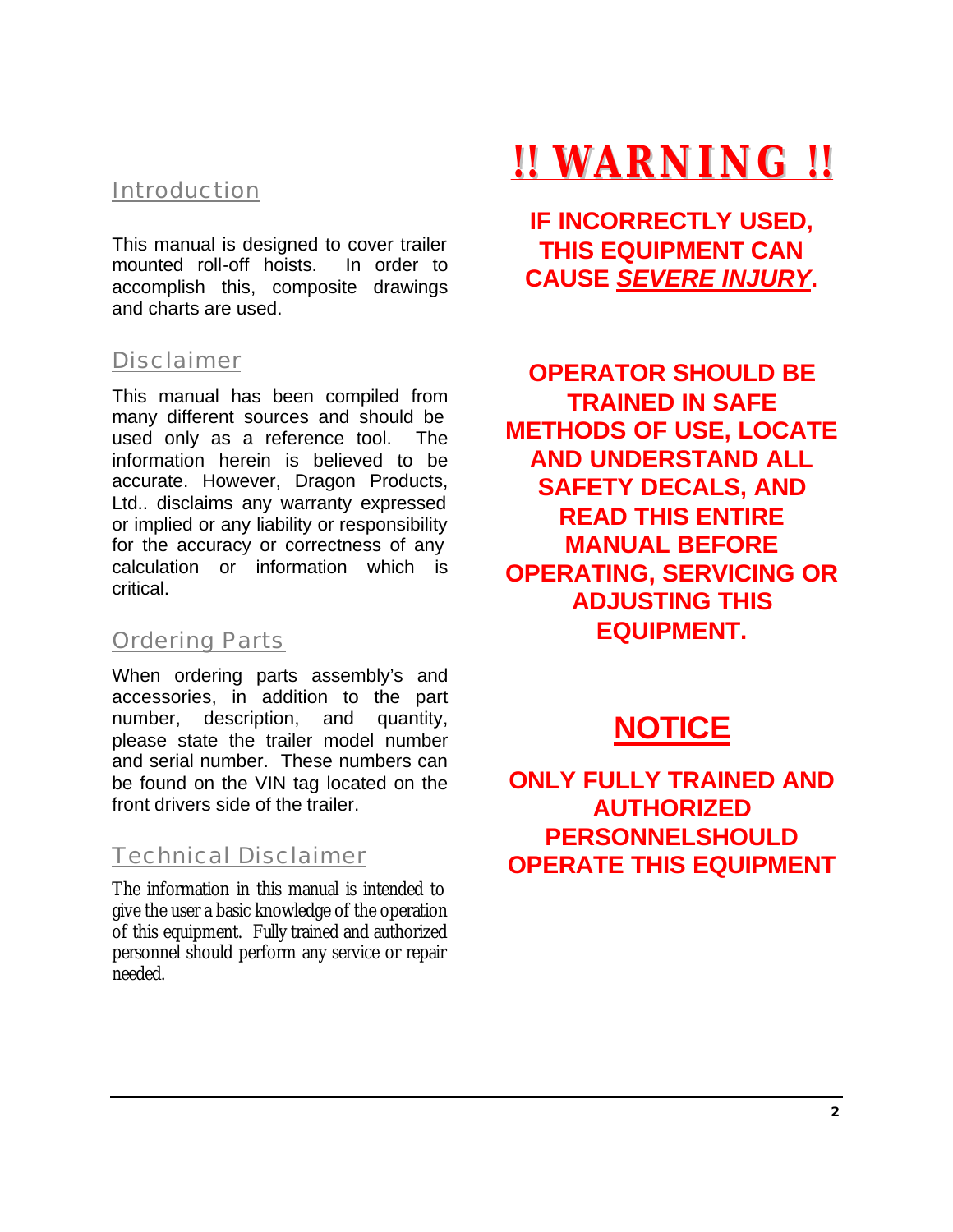## SAFETY REQUIREMENTS

revent serious injury by always following the safety precautions. It is the owner-user's responsibility to insure these guidelines are always followed. P

> **ALWAYS** check for overhead obstructions before operating hoist.

**NEVER** work under or place your hands or body under the hoist when it is in the up position.

> **ALWAYS** inspect the condition of the cable before loading a container. Check for broken or worn cable strands, check for fraying or cuts in cable. Cable must be replaced before operation if it exhibits any of the above conditions.

> **NEVER** weld on hoist frame or trailer frame.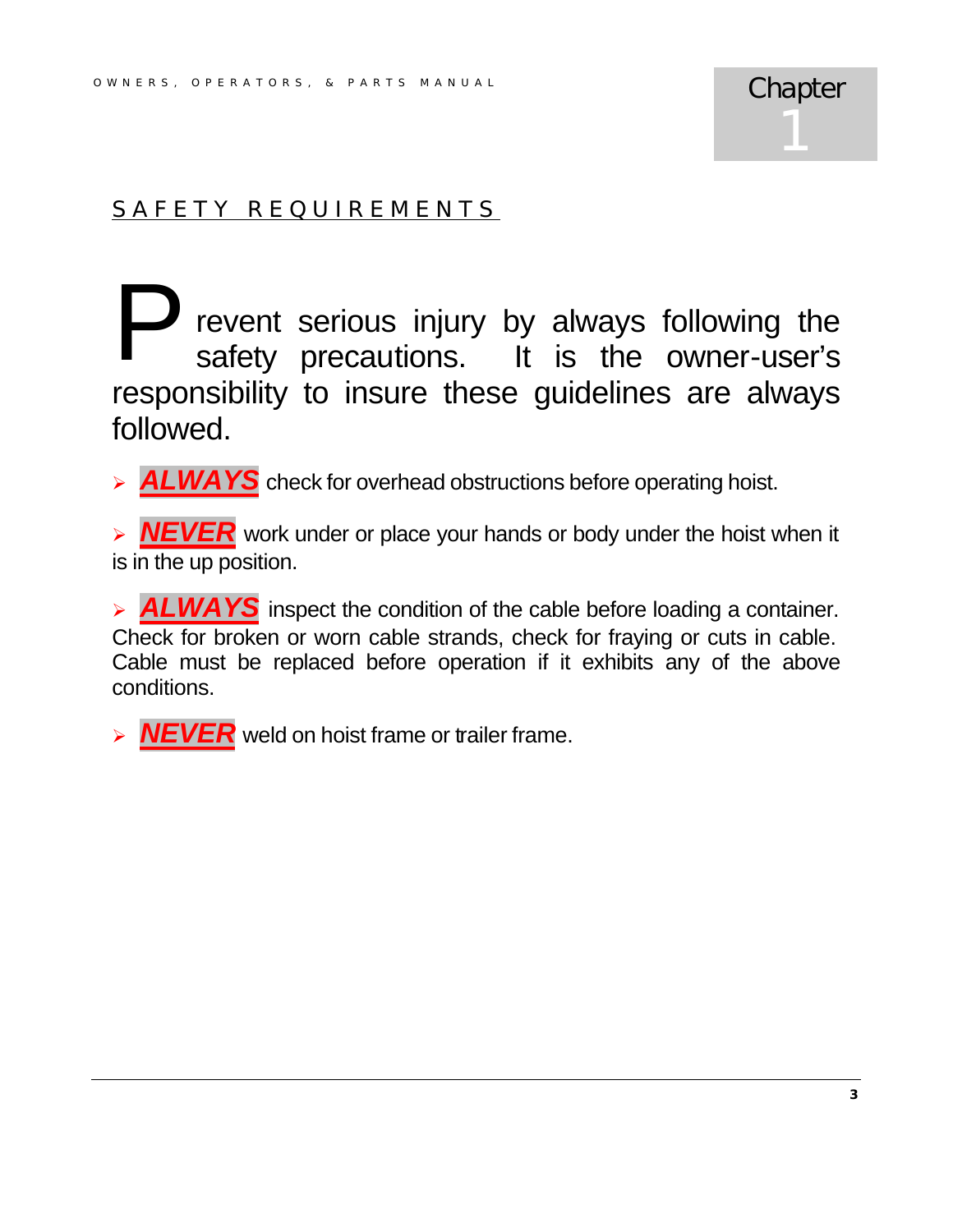#### ADDITIONAL SAFETY PR ECAUTIONS

#### **!!!! WARNIING !!!!**

#### *READ THIS BEFORE OPERATING THE HOIST THE FOLLOWING PRECAUTIONS SHOULD ALWAYS BE OBSERVED!!*

The following information contains guidelines for operating your roll-off trailer. The comments are **NOT** intended to exhaust every possible situation that could arise while operating the hoist, but are intended generally to promote safe operation of the trailer

*CCAAUUTTI IOONN: :* Before using your hoist, be sure the operating area is clear of people. Check the area for low power lines or any other obstacle, which may endanger personnel or damage equipment. The loading, unloading and dumping area should be as level and solid as possible.

*CCAAUUTTI IOONN: :* Extreme care should be taken if a loaded container is in the raised position when moving. Proper operation would require never moving the trailer with hoist in raised position.

*CCAAUUTTI IOONN: :* Extreme care should be taken if chains are used to transfer container. The hydraulic system has enough force to break most chains.

*CCAAUUTTI IOONN: :* Never adjust the hydraulic pressure setting without the use of a working pressure gauge. Do not set the pressure to exceed 2,000 P.S.I.

*CCAAUUTTI IOONN: :* Use only one hydraulic valve control at a time. The hydraulic valve is not designed to operate two or more functions simultaneously.

*CCAAUUTTI IOONN: :* Do not alter the hydraulic valves or the hydraulic system in any way without prior approval, in writing, from the factory.

*CCAAUUTTI IOONN: :* Never use a locking device to hold the valve open, as the valves are designed to return to the center position to stop the hydraulic system movement, as a safety factor.

*CCAAUUTTI IOONN: :* Check the cable for excessive wear and replace as needed. Cable manufacturers recommend changing the cable once a year and factory concurs.

*CCAAUUTTI IOONN: :* Observe and obey all "CAUTION" & "WARNING" decals on both trailer and containers.

*CCAAUUTTI IOONN: :* Always power hoist down. DO NOT let the weight of the hoist push itself down.

*CCAAUUTTI IOONN: :* Check to ensure the cable, cable hook, and container are securely attached before trying to load a container.

*CCAAUUTTI IOONN: :* DO NOT use a chain to hook onto the container for loading purposes.

*CCAAUUTTI IOONN: :* NEVER drive the truck with the P.T.O. engaged

*CCAAUUTTI IOONN: :* NEVER drive the truck unless the hoist is in the full down position.

*CCAAUUTTI IOONN: :* Hydraulic oil warm-up is required in very cold weather. Engage P.T.O. and let truck idle for five minutes.

Your roll-off trailer has been designed to give extended service when used with good safety habits, within its rated capacity and a regular maintenance and lubrication program.

#### **RESPECT YOURSELF, OTHERS, AND THIS EQUIPMENT DURING USE. GOOD SAFETY HABITS AND COMMON SENSE SHOULD BE USED WHEN OPERATING THIS EQUIPMENT**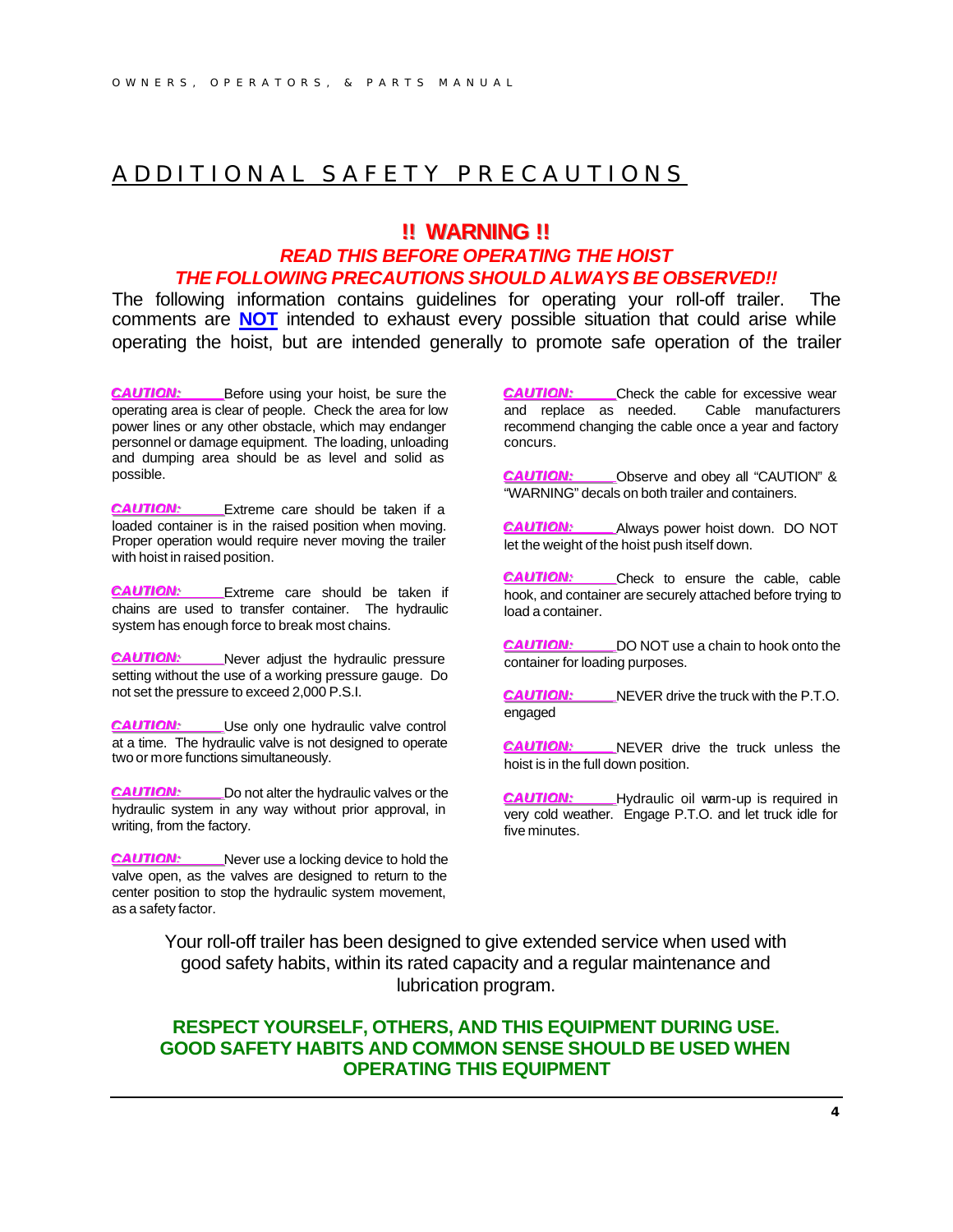## **LOCK - OUT PROCEDURE**

The purpose of this procedure is to establish performance habits, which provide for the protection from injury of personnel in, on, or around the equipment during repair, maintenance, and other associated activities.

A suggested plan to achieve this purpose is outlined as follows:

- 1. Remove key from ignition.
- 2. Tag all controls to inform personnel the equipment is "under repair", "do not operate", or whatever the situation dictates. All affected personnel must be previously informed as to the meaning and appearance of the Lockout Tag.

The Lockout Tags must be made out of a material capable of withstanding the environment to which they are exposed (Ex. Oil, grease, fuel,… etc.).

- 3. Only an authorized individual should be able to release the equipment after the repair has been made.
- 4. Lockout procedure should be tested to verify safe performance. All personnel should be informed and clear of working area during performance test.

#### **RESPONSIBILITES OF LOCKOUT PROCEDURE:**

- 1. Compliance with and development of the Lockout Procedure shall be the responsibility of the employer and employee.
- 2. The employer should verify the correct use of the Lockout Procedure and perform periodic inspections of the procedure.

All individuals affected must be notified and trained of the requirements for compliance with the Lockout Procedure.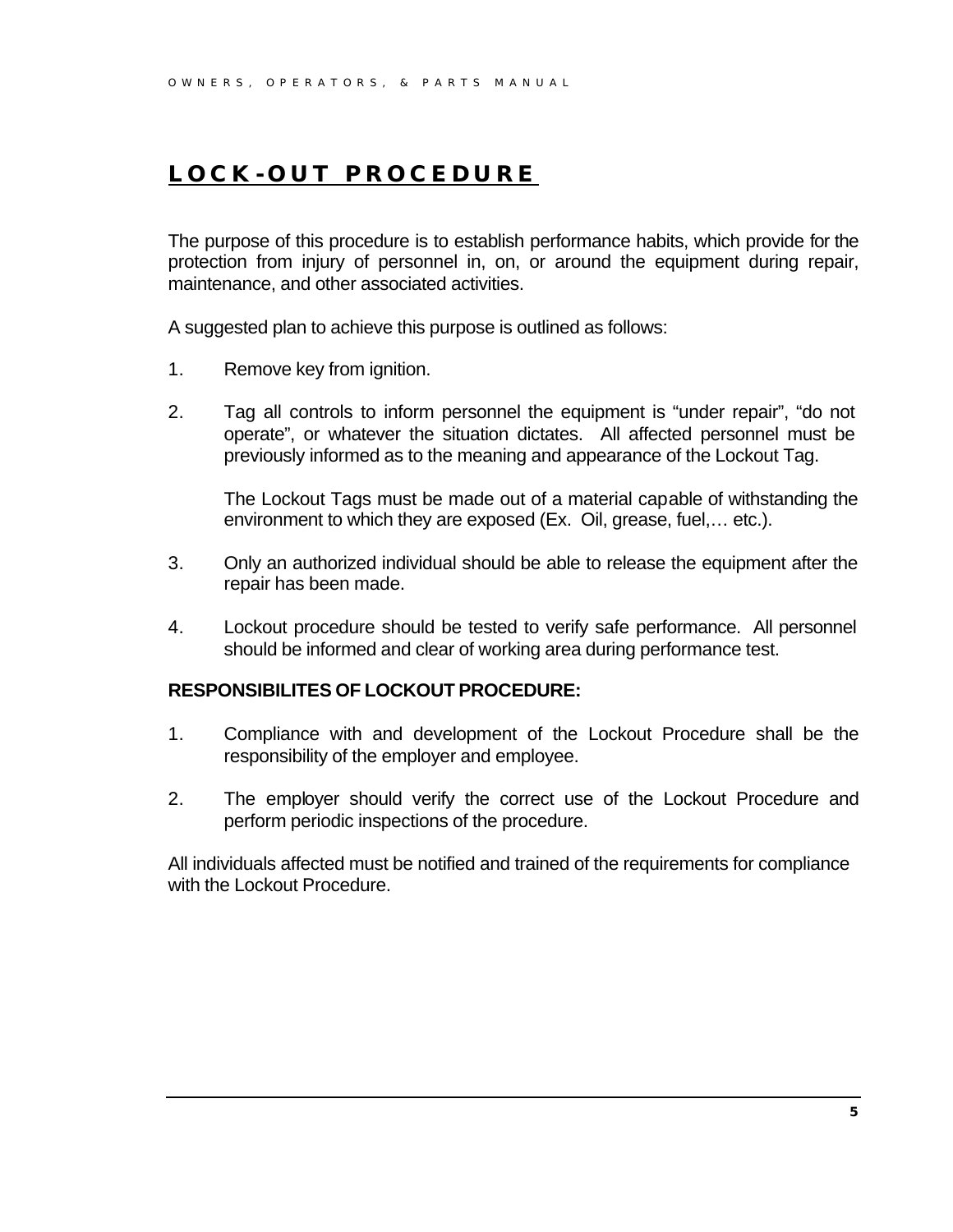#### OPERATOR \ EMPLOY EE RESPONSIBILITY'S

Employees \ Operators who work on mobile equipment shall be responsible for:

- 1. Using all applicable safety features provided on the equipment.
- 2. Using equipment only after being properly instructed and trained in accordance with Owner \ Employer Responsibility Items (1) and (2).
- 3. Reporting any damage to, or malfunction of, the equipment by submitting a report to the employer or responsible authority either when the damage occurs or as soon thereafter as practical at the termination of the operating day. The employer shall document such reports.
- 4. Ensuring the area of operation around the container dumping system is clear of all persons during all phases of the dumping operations prior to energizing the dumping system.
- 5. Ensuring all persons are clear of tailgate before the tailgate is opened or shut. The operator shall warn all persons not to cross under an open tailgate.
- 6. Operating all equipment in accordance with the manufacturer's instructions.
- 7. Riding only in the cab and not on any other part of the mobile equipment.
- 8. Never bypass or remove safety devices, which have been installed on the equipment.
- 9. Do not operate equipment if work ability is impaired by fatigue, illness, or other causes.

#### **10. BE ALERT TO ALL POSSIBLE HAZARDOUS SITUATIONS AND CONDITIONS!**

**PLEASE NOTE THE OWNER\EMPLOYER AND OPERATOR\EMPLOYEE RESPONSIBILITIES LISTED ARE ONLY A GUIDELINE. THERE ARE OTHER RESPONSIBILITIES, AS DICTATED BY THE UNIQUENESS OF EACH INSTALLATION, FOR WHICH THE OWNER\EMPLOYER AND OPERATOR\EMPLOYEE ARE RESPONSIBLE.**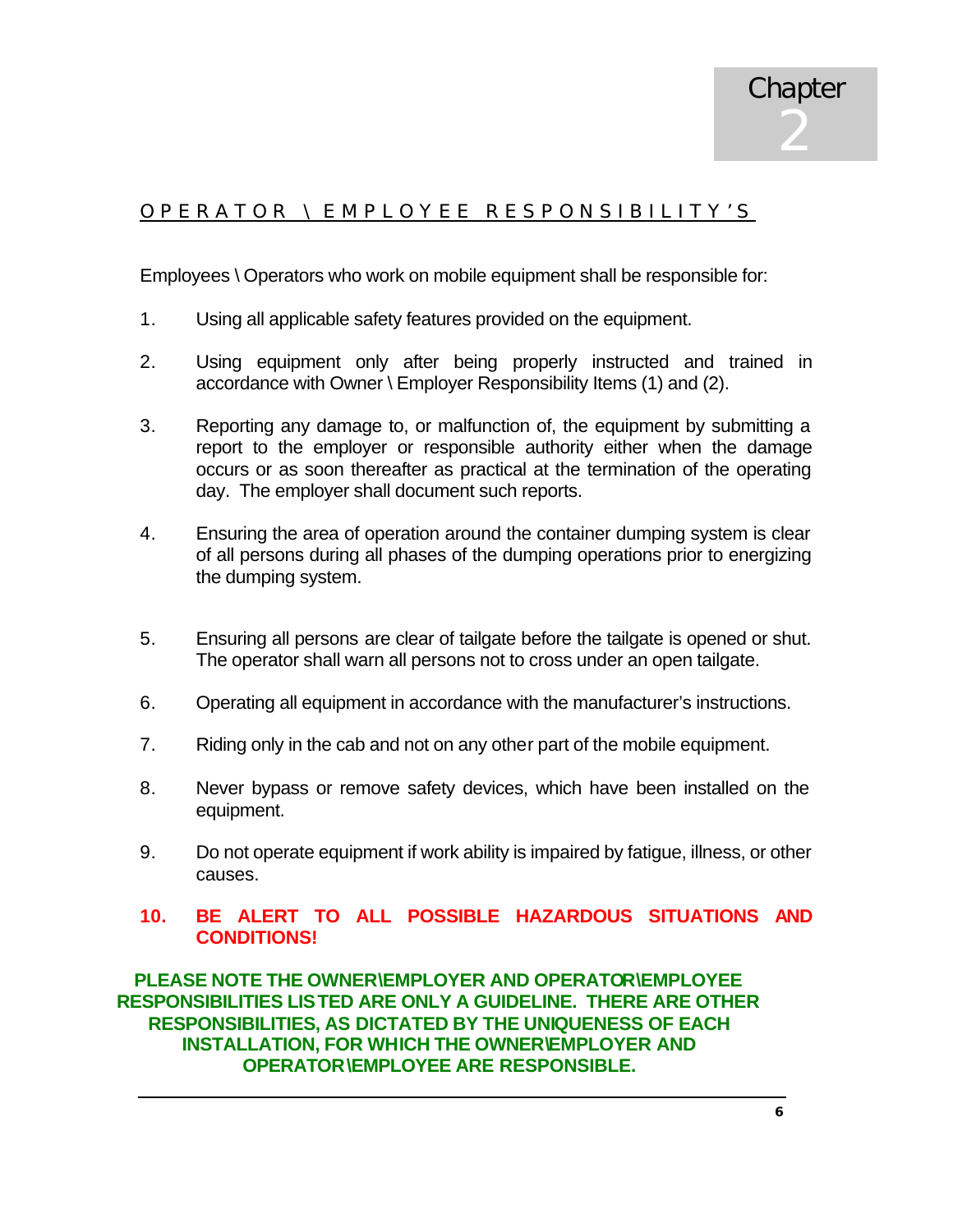## **OWNER \ EMPLOYER RESPONSIBILITY'S**

The employer shall properly maintain mobile equipment to meet all applicable regulatory safety standards and shall be responsible for:

- 1. Providing instruction and training in safe methods of work to employees before assigning them to operate clean, service, maintain, or repair the equipment. Such instruction and training shall include procedures provided by the manufacturer.
- 2. Monitoring the employee's operation of equipment and taking appropriate action to ensure proper use of the equipment, including adherence to safe practices.
- 3. Establishing and following a program of periodic and regular inspections of all equipment to ensure all parts, component equipment, and safeguards are in safe operating condition and adjusted in accordance with the manufacturer's recommended procedures. This shall include keeping all malfunction reports, and records of inspections and maintenance work preformed.
- 4. Repairing, prior to placing equipment into service, any mechanical malfunction or breakdown that affects the safe operation of the equipment.
- 5. Ensuring the hoist will not be used to lift and haul any weight that is believed to exceed the load rating of any of the individual components of the entire piece of equipment (Ex: hoist, tires, truck chassis, suspension, …etc.)
- 6. Ensuring component equipment, bodies, or hoist, when raised for service or maintenance, have additional support by utilizing hoist props, and/or any other means necessary as each situation dictates.
- 7. Following the manufacturer's lockout procedures.

On hoists that carry detachable containers, the employer shall affix a sign or mark near the cab on the driver's side stating the minimum overhead clearance required for the vehicle height dimension when all equipment, including the container, is positioned for normal over-the-road travel.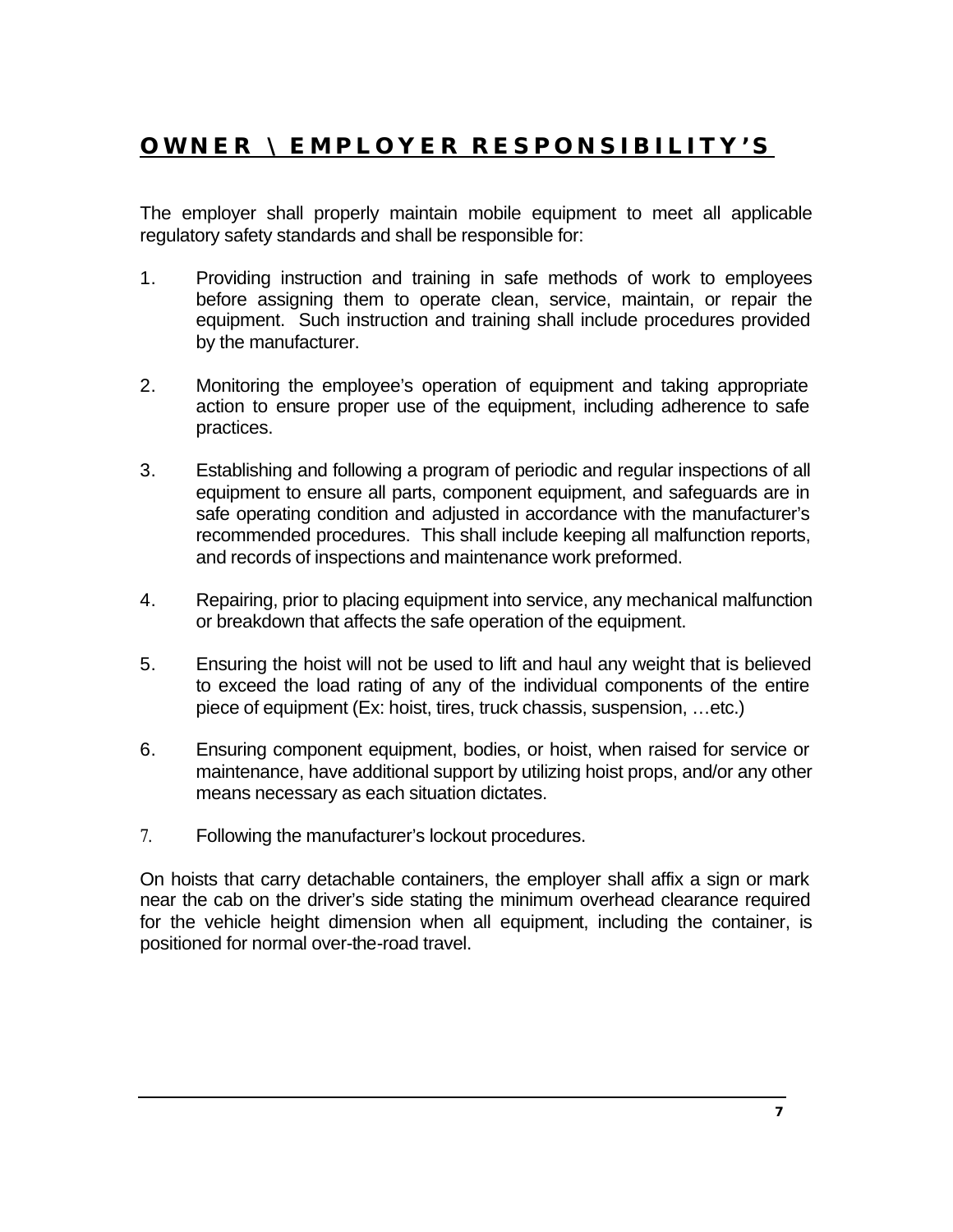

## HOIST START - UP PROCEDURE

#### **OPERATOR IS RESPONSIBLE FOR COMPLIANCE WITH LOCAL, STATE, AND FEDERAL WEIGHT REGULATIONS.**

#### **!! CAUTION!!**

**PROPERLY TRAINED PERSONNEL SHOULD OPERATE THIS EQUIPMENT. THE HOIST SHOULD NOT BE USED TO LIFT AND HAUL ANDY WEIGHT THAT IS BELIEVED TO EXCEED THE LOAD RATING OF ANY OF THE INDIVIDUAL COMPONENTS OF THE ENTIRE PIECE OF EQUIPMENT. (EX. HOIST, TIRES, TRUCK CHASSIS, SUSPENSION, ETC….) IMPROPER USE, MISUSE, OR LACK OF MAINTENANCE COULD CAUSE INJURY TO PERSONS AND OR DAMAGE TO PROPERTY.**

#### **!!!! WARNIING !!!!**

#### **DO NOT ATTEMPT TO OPERATE THE HYDRAULIC SYSTEM BEFORE FILLING HYDRAULIC TANK WITH HYDRAULIC OIL.**

- Step #1: Grease all working points on hoist.
- Step #2: Fill hydraulic system with a good grade of S.A.E. hydraulic oil, such as: Shell-Turbo 46, Tellus 46 Citgo-Pacemaker 46, Tellus AW46 Exxon-Teresstic 46, Nuto 46 Chevron, AW46 Texaco-Rando 46 Unical - Duro 46

Never use a foaming type (detergent) hydraulic oil.

- Step #3: Recheck all clearances before raising hoist.
- Step #4: Slowly extend all cylinders and add balance of oil required.
- Step #5: Check all clearances with hoist in raised position.
- Step #6: Cycle single stage cylinders at least twice to purge air from system. Air must be bled from telescopic cylinders through bleeder screws located at the ends of the cylinder.
- Step #7: All hydraulic connections and components should be checked for leaks while system is under pressure.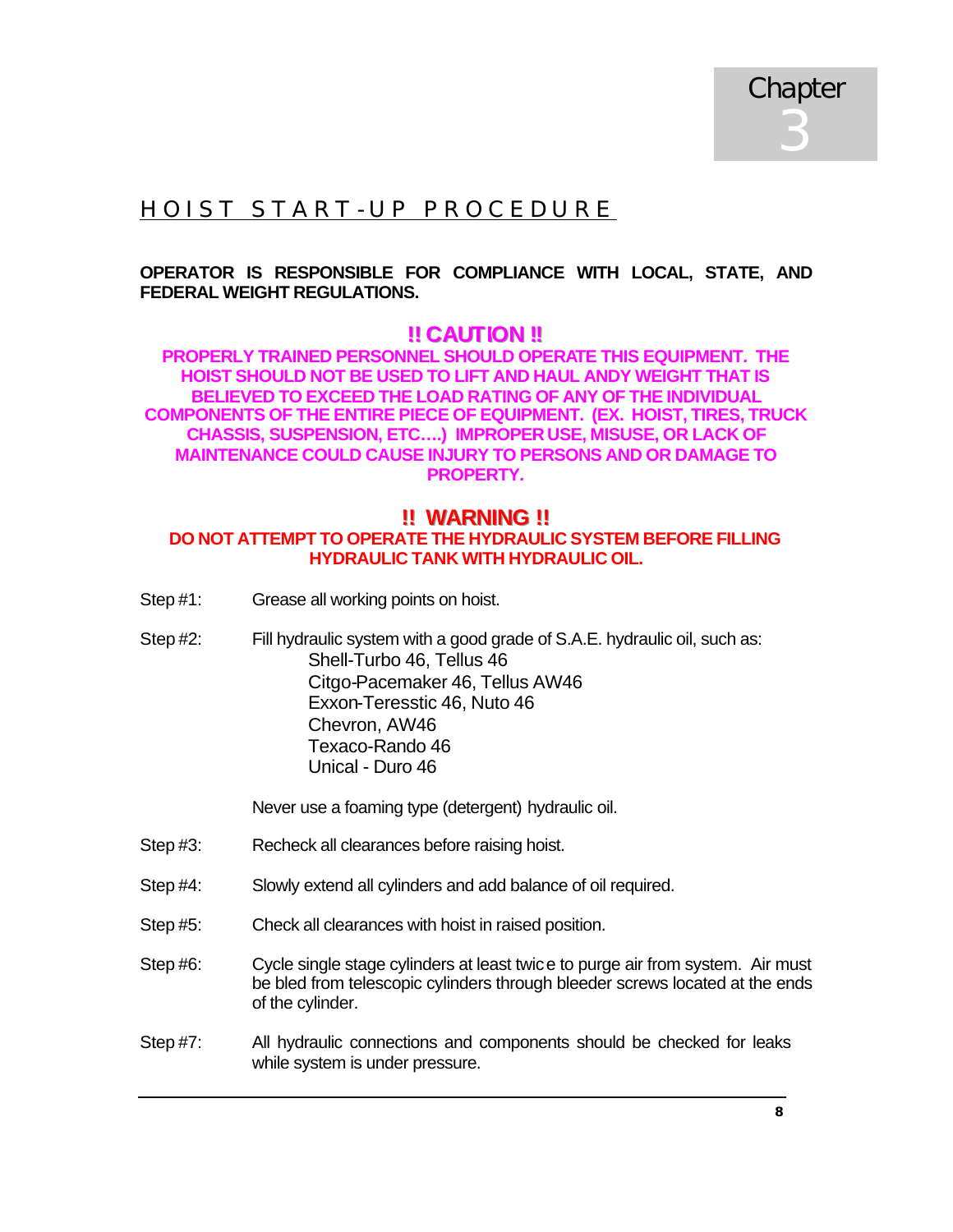## OPERATIONAL PROCEDURE

The following information is a guideline for operating a Roll-Off Trailer. These instructions do not exhaust every possible situation that could occur when operating the equipment, but are intended to promote efficient and proper operation.

## **!!!!WARNIING!!!!**

## **BEFORE OPERATING THIS EQUIPMENT**

- 1. **BE SURE** the area is clear of people.
- 2. **CHECK** the area for low power lines or any other obstacle which may interfere with hoist operation.
- 3. **NEVER** operate equipment which is damaged and \ or improperly maintained.
- 4. **ALWAYS** operate the equipment within its rated capacity.
- 5. **STUDY** this entire manual and become properly trained with this equipment before attempting to operate.
- 6. **RESPECT** yourself, others, and this equipment. Use safe working habits and common sense when operating this equipment.

## **!!!!WARNIING!!!!**

#### **FAILURE TO FOLLOW THE ITEMS LISTED ABOVE MAY RESULT IN DAMAGE TO EQUIPMENT AND \ OR TO PERSONS.**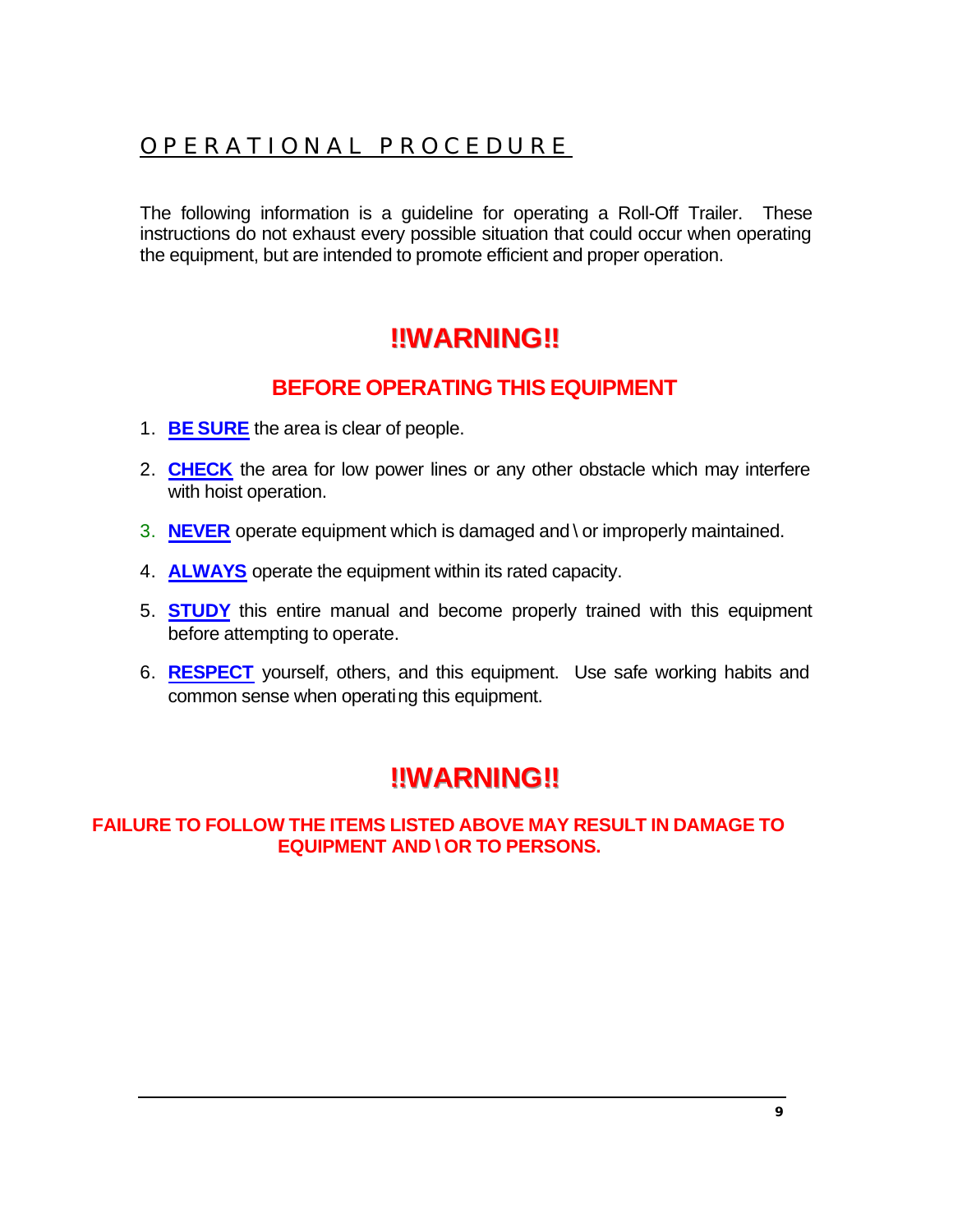## OPERATIONAL PROCEDURE

#### **RECOMMENDED LOADING PROCEDURES**

Step #1: Align the truck and trailer with the with the center of the container, back up the truck and trailer squarely as possible to the container. Allow approximately 3–4 ft. between the container and rear of trailer. **See Figure A.**



#### **Figure A**

- Step #2: Put the transmission in neutral and engage the P.T.O. Set the brakes on the trailer and release the brakes on the truck. Go to the hydraulic control station on the trailer.
- Step #3: Raise the hoist on the trailer until the tail touches the ground. Note: Do not allow the hoist to lift the rear of the trailer off of the ground. **See Figure B.**

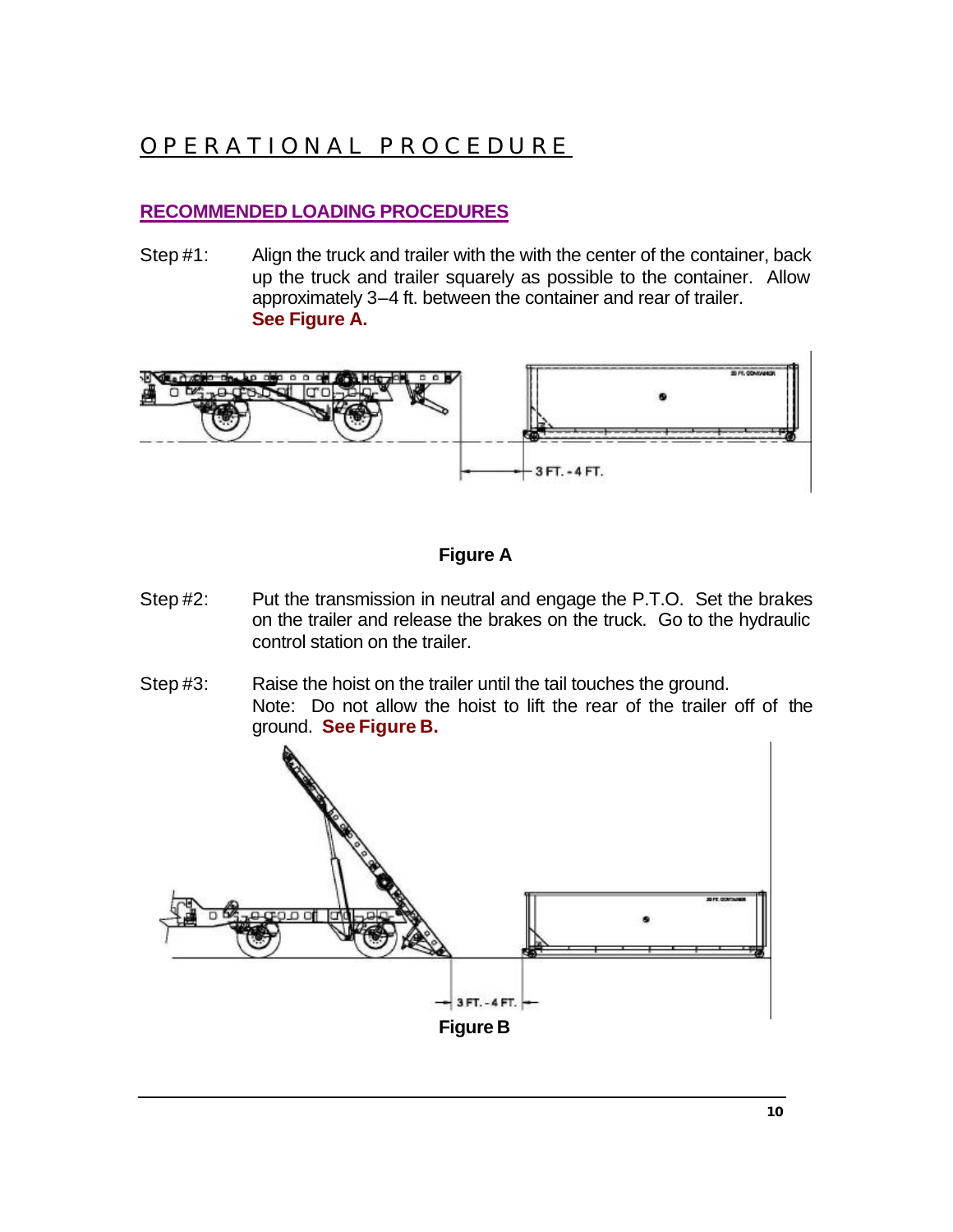Step #4: Connect the main cable end to the container hook.

## **!!!! DANGER !!!!**

#### **Check to be sure the cable connection is securely attached and in good working condition.**

Step #5: Release the trailer brakes. Pull the container onto the hoist allowing the truck and trailer to roll under the container.

## **!!!! CAUTIION !!!!**

#### **Be absolutely sure the container long sills are lined up on the hoist properly.**

Step #6: Continue pullling the container onto the hoist. After the container front nose rollers are ahead of the hoist rear hinge point, lower the hoist enough to keep the container long sills and hoist rails in line and parallel with each other. **See Figure C.**



#### **Figure C**

Step #7: After the Center of Gravity (C.G.) of the container is past the rear hinge point of the hoist, lower the hoist completely.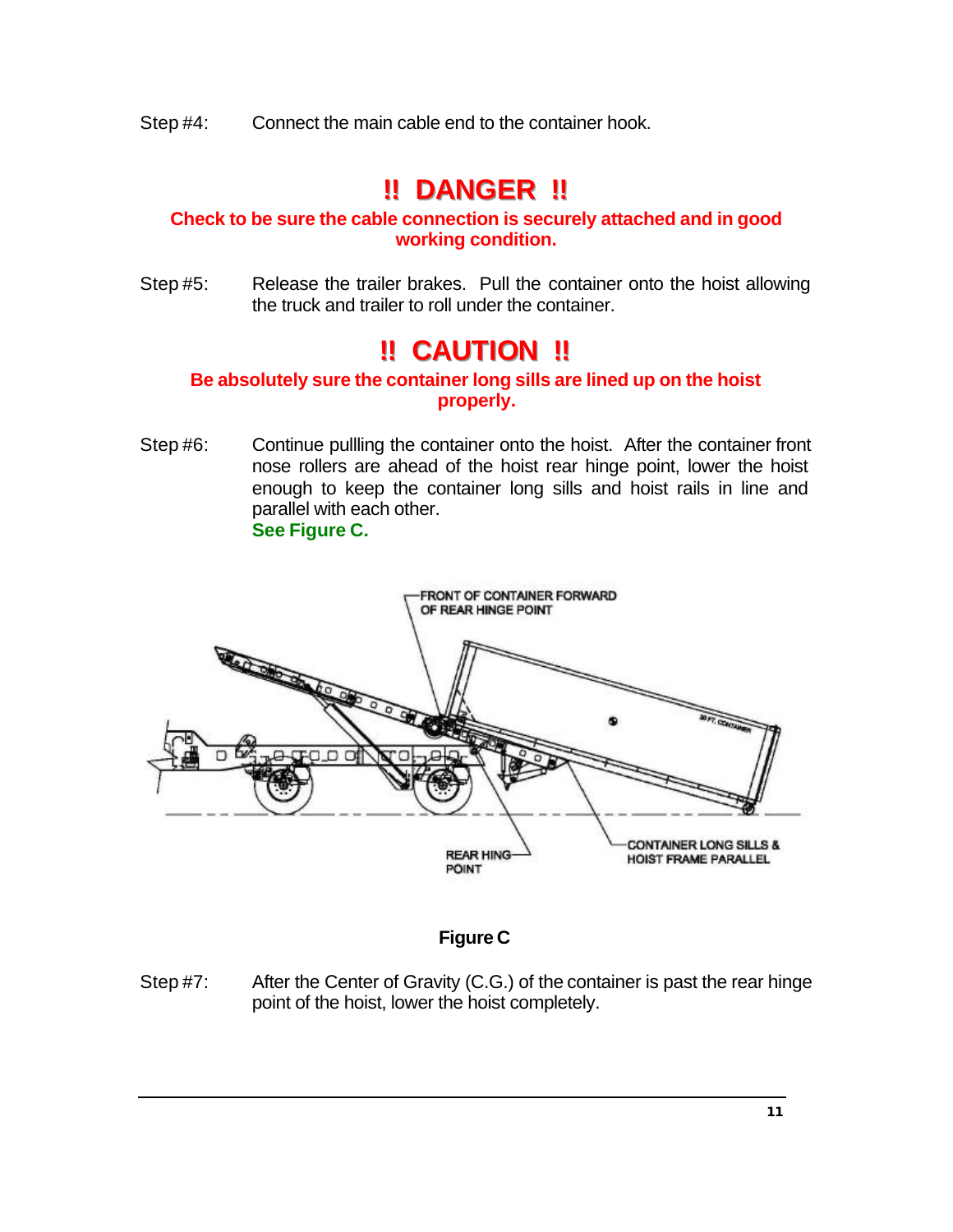## **!!!! CAUTIION !!!!**

#### **Do not attempt to power the hoist down before the C.G. of the container is forward of the rear hinge point of the hoist. Failing to do so can cause excessive stress and \ or damage to the equipment.**

- Step #8: Pull the container completely forward to the front of the hoist frame. Disconnect the main cable from the container. Connect the transfer cable to the front of the container. Transfer the container to the front of the trailer, or to the appropriate auxiliary stop location. Make sure container is pulled securely into front stops. Secure container to trailer using the side strap winches.
- Step #9: Place the hoist auxillary stops in the appropriate stop position on the front of the hoist frame. Repeat Steps 1 through 7 for loading the second container.
- Step #10: Pull container completely forward to the auxiliary stops in the front of the hoist frame. Make sure container is pulled securely into auxiliary stops. Secure container to trailer using the side strap winches.

## **!! CAUTION !!**

**THE CONTAINER AND HOIST MUST BE EQUIPPED WITH THE PROPER FRONT STOPS AND SECUREMENT DEVICES. THE CONTAINER SPECIFICATIONS MUST MATCH THE HOIST SPECIFICATIONS. (EX: ROLLER SIZE & LOCATION, PROPER STYLE HOOK-UP, SPACING BETWEEN LONG SILLS, ETC…) THE CONTAINER AND HOIST MUST BE IN GOOD WORKING ORDER. NON-COMPLIANCE COULD RESULT IN DAMAGE TO EQUIPMENT AND \ OR INJURY TO PERSONS AND IS THE OPERATOR \ OWNER'S RESPONSIBILITY.**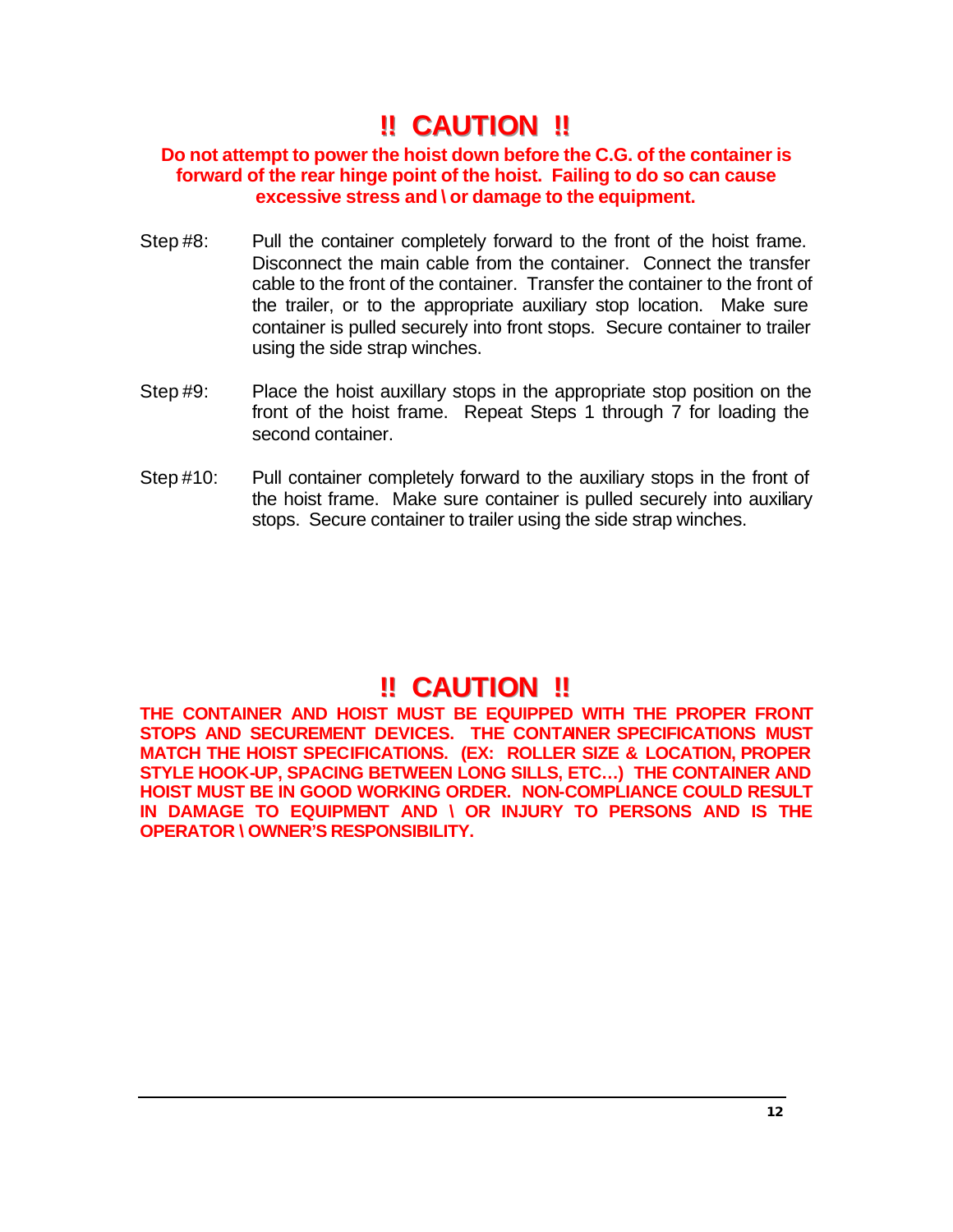## OPERATIONAL PROCEDURE

#### **RECOMMENDED UNLOADING PROCEDURES**

- Step #1: Release all side strap winch hold-downs from the rear most container. Ensure that the main cable is attached to front of container. Release the trailer brakes and slowly raise tilt frame. As the tilt frame is being raised, slowly "reel-out" the main winch allowing the container to roll-off of the tilt frame onto the ground. Always keep tension between the main cable and container. Lower tilt frame completely once the container is removed.
- Step #2: Once the rear most container is unloaded, "reel-in" the cable on the main winch allowing enough length of cable to reach the front of the tilt frame. Attach end of cable to hook inside of chassis frame.
- Step #3: Release all side strap winch hold-downs from the front container. Ensure the front transfer cable is attached to the front of container. With the transfer winch control, transfer the front container rearward onto the tilt frame.
- Step #4: Once the forward most container is relocated onto the tilt frame, disconnect the transfer cable from the container and attach the main cable to the front of the container.
- Step#5: Slowly raise the tilt frame, as the tilt frame is being raised, slowly "reelout" the main winch allowing the container to roll-off the tilt frame onto the ground. Always keep tension between the main cable and container. Lower the tilt frame completely once the container is removed.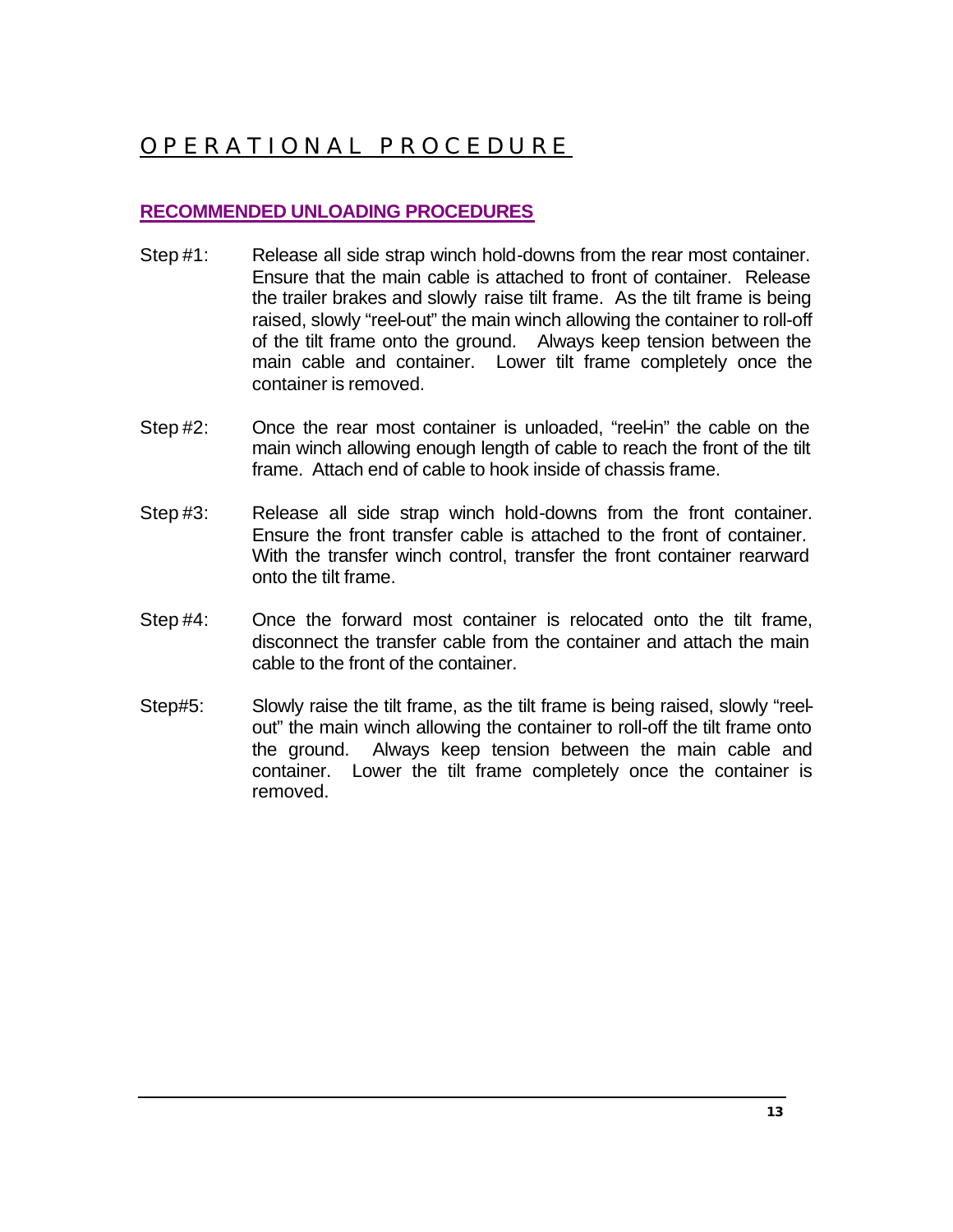## GENERAL SERVICE & MA INTENANCE

- 1. Daily check should be made of the cable, cable ends, lights, and an inspection of bolts, pins, and brackets to insure their safe and proper working condition. (Make repairs, if necessary, before using.)
- 2. Grease : All grease fittings should be properly greased every forty (40) hours of service as a minimum, or once a week for average usage. NOTE: With severe or heavy usage, greasing may be required in less than forty (40) hours of service.
- 3. Hydraulic Oil: Use any of the following hydraulic oils

Shell-Turbo 46, Tellus 46 Citgo-Pacemaker 46, Tellus AW46 Exxon-Teresstic 46, Nuto 46 Chevron, AW46 Texaco-Rando 46 Unical - Duro 46

Hydraulic oil should be checked daily and added if needed. Oil that is dirty or smells burned should be replaced. If in cold weather, before using a thinning agent, check with the oil manufacturer.

4. Cable: The cable should be thoroughly inspected every day for breakage, unraveling, or flat spots. If any of these signs exist the cable should be replaced immediately.

#### **!!!! NEVER !!!!**

#### **Operate the roll-off trailer with a damaged cable. Cable ends, cable clamps, and cable pins should also be inspected for wear or damage. Replace any worn or damaged part before operation.**

- 5. Hydraulic Oil Return Line Filter: The oil filter should be replaced after thirty 30 days of service and regularly thereafter on a routine maintenance program.
- 6. Mechanical: All nuts, bolts, shafts, cotter keys, etc. must be checked and properly re-tightened after one (1) week of service and once a month thereafter.
- 7. Axle Wheel Ends: Check oil in axle wheel ends and fill to the full line. DO NOT OVERFILL.
- 8. Suspension: Daily visual inspection is recommended for all suspension components. After the suspension has been in operation for 1,000 miles, all nuts and bolts should be checked and tightened according to the manufacturer's recommendations (supplied with trailer inside of toolbox). Dragon Products, Ltd. recommends a regular periodic inspection of the suspension, such as every 6 months or 20,000 miles of service.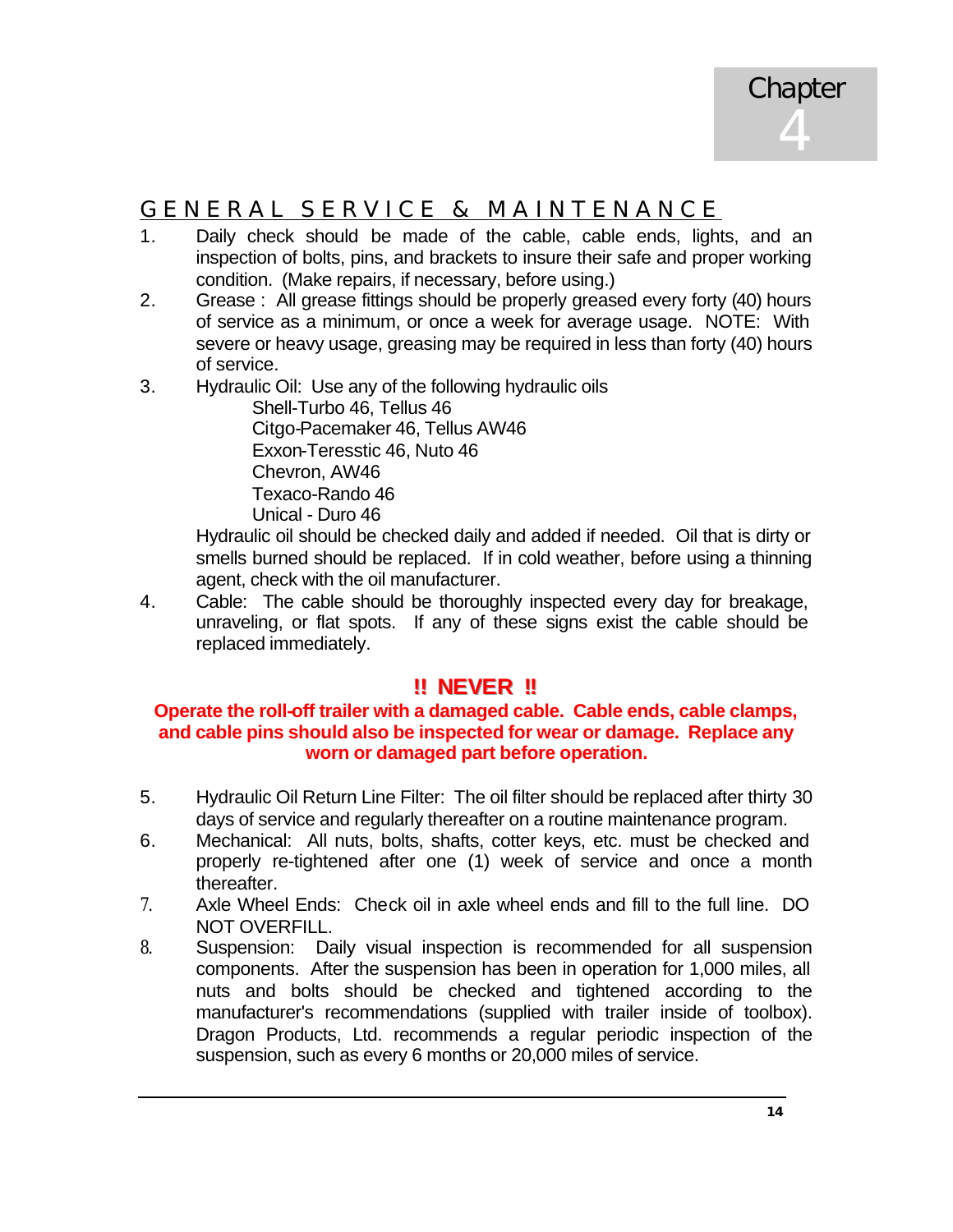## CABLE REPLACEMENT PROCEDURE

1. 40,000 lb. Hydraulic Planetary Gear Main Winch Tulsa Winch Model: 3541RLB

Cable Size: 7/8" Dia. EXIWRC 6 x 36

- Step #1: Unwind the cable by rolling it out along the ground to prevent kinking. Securely wrap the cable end, opposite hook, with tape to prevent fraying.
- Step #2: Insert the cable end, opposite hook end, into the slotted groove on drum (NOTE: insert through the load side of winch). Loop loose end of cable back through slotted groove. Insert the cable wedge inside of cable loop, with appropriate labeled side toward load side of cable. NOTE: Load side of cable should be against flange side of drum (See Figure below).



Pull on cable to securely "cinch" cable and wedge into slotted groove. Trim off excess cable sticking through drum.

Note: Make sure wedge is securely positioned inside of the slot.

- Step #3: Carefully run the winch in the "reel-in" direction, keeping tension on the end of the cable, spooling all the cable onto to cable drum. Take care to form neatly wrapped layers.
- Step #4: A winch, like and other machinery, must be "broken-in" if it is to perform properly. DO NOT overspeed the winch during initial cable installation. Run the winch at no more than one half rated load and speed for the first thirty minutes.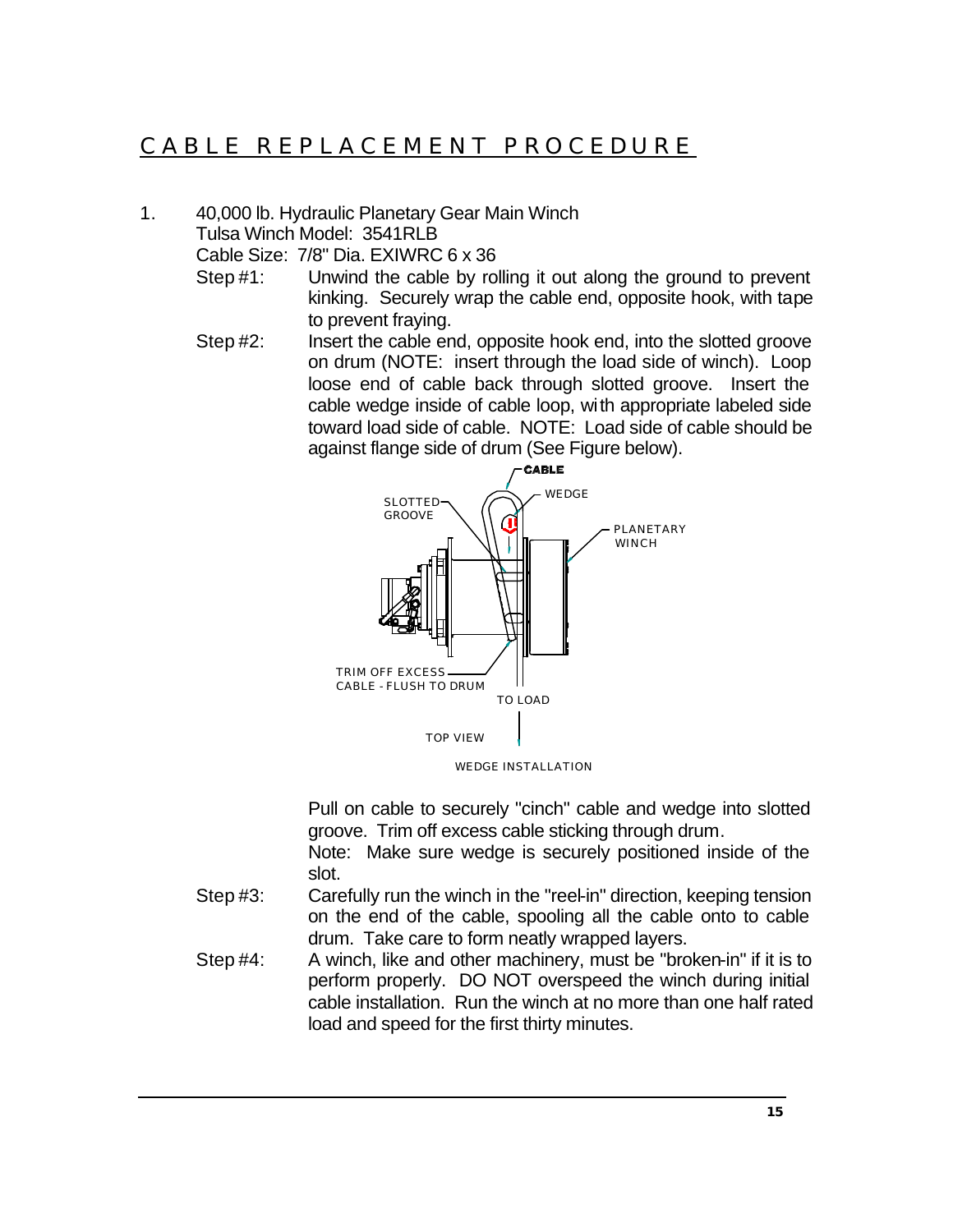## CABLE REPLACEMENT PROCEDURE

- 2. Reeving Style Hydraulic Cylinder and Sheave Arrangement Cable Size: 7/8" Dia. EXIWRC 6 x 36 – 100 ft. (P\N: 425-0128)
	- Step #1: Thread cable through sheaves and guides.
	- Step #2: Loop cable through cable anchor.
	- Step #3: Install cable clamps according to the diagram below
	- Step #4: Torque all cable anchor bolts evenly to 225 ft. lb. Cut off excess cable.

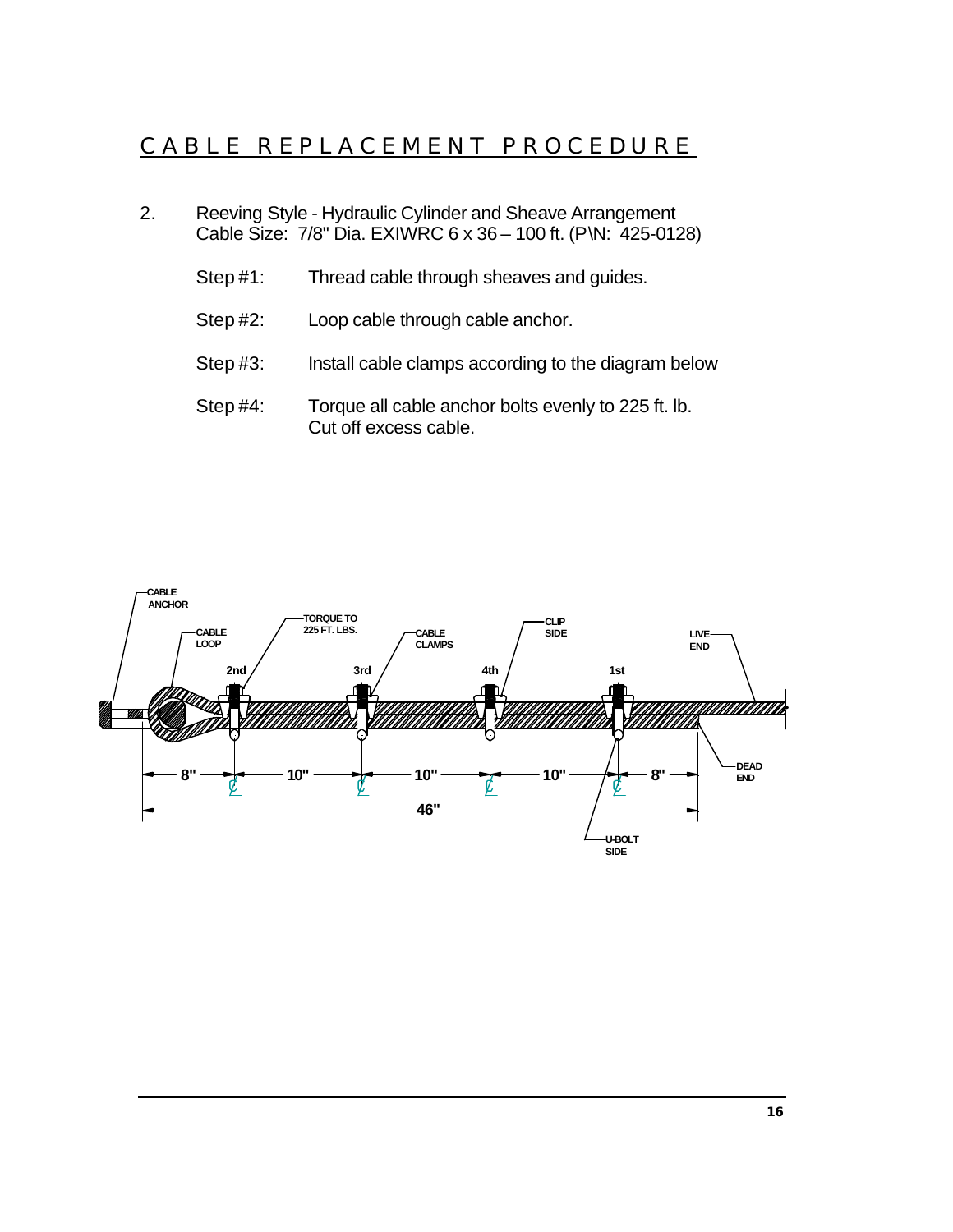## TRANSFER CABLE REPLACEMENT

### PROCEDURE

- 3. Continuous Cable Front Cable Size: 5/8" Dia. EXIWRC 6 x 36 – 54 ft. (P\N: ) Rear Cable Size: 5/8" Dia. EXIWRC6 x 36 – 56 ft. (P\N: )
	- Step #1: Install front cable (56 ft. end) through front pulley of trailer. Run end of cable through front tensioners as shown in Figure 1. Note: Adjust tensioner sheave to the center of the adjustment slot.



Figure 1

Step #2: Install front cable into passengers side of transfer winch. Clamp anchor block on transfer winch to end of cable.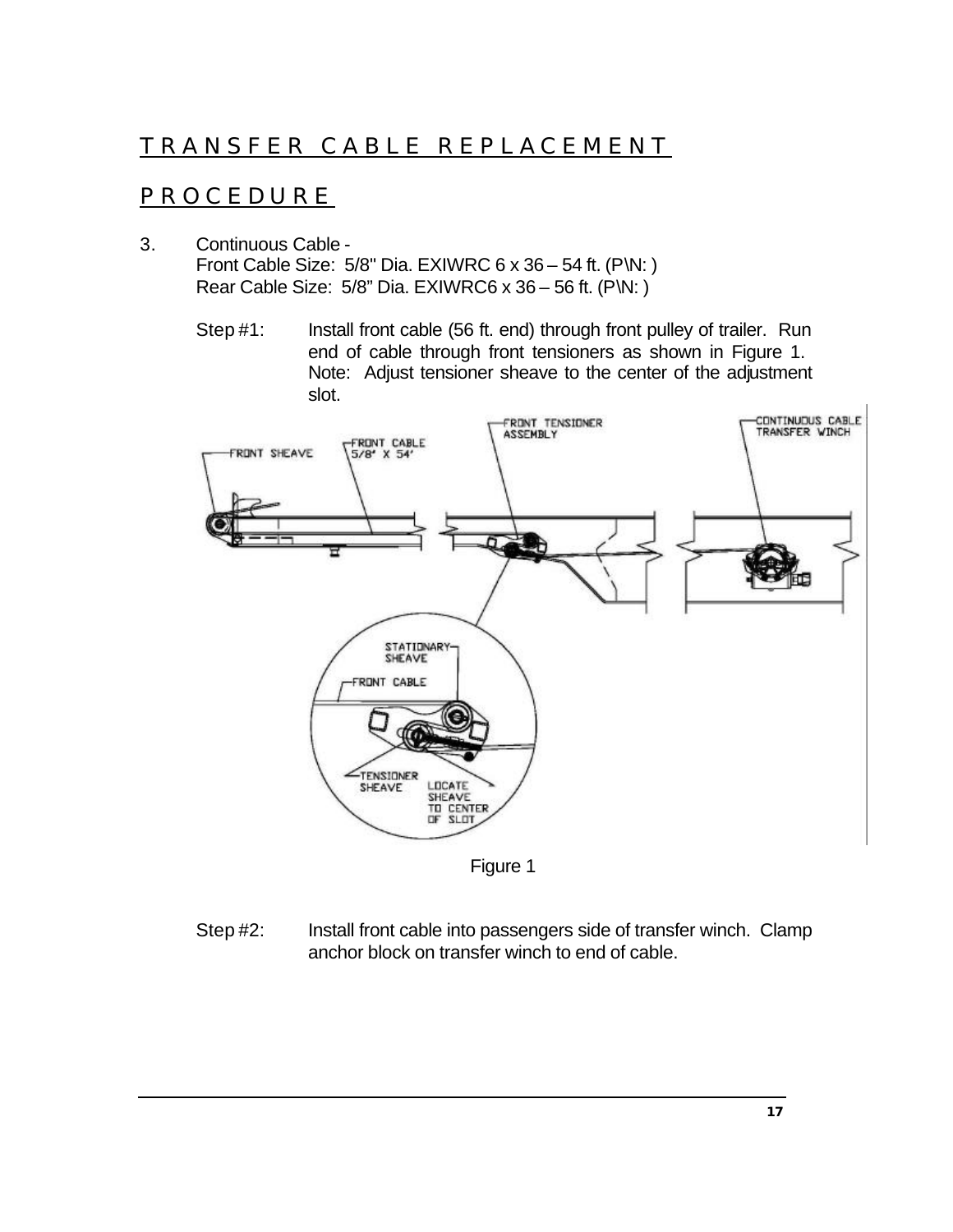Step #3: With hydraulic system, run transfer winch to wrap cable around drum. Stop winch when there is only four open grooves on drivers side of transfer winch. See Figure 2.



#### Figure 2

Step #4: Pull the cable assembly toward the rear of the trailer, by holding the master link, measure the distance between the sheave and the cable thimble. This dimension should be between 1 to 2 inches. If the dimension is greater than 2 inches the cable will need to be uninstalled and shortened.



**Important:** Not checking this dimension may cause the container not to engage into the front stops securely, or may allow the cable thimble to drive into the front sheave causing damage. See Figure 3.

Figure 3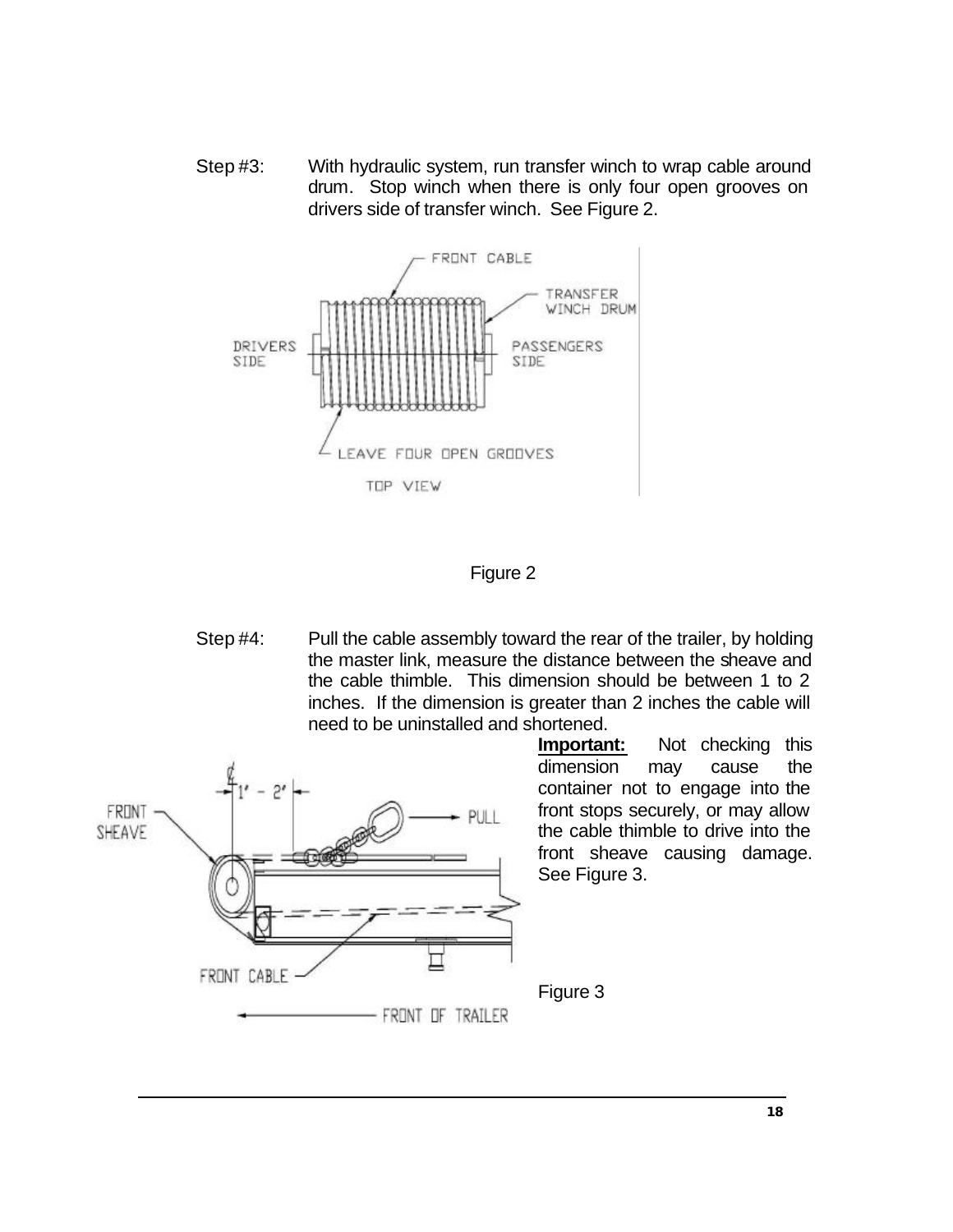Step #5: Install the rear cable through rear chassis sheave. Run end of cable through rear tensioner assembly as shown in Figure 4. Note: Adjust



tensioner sheave to the center of adjustment slot.

- Step #6: Hand wrap the rear cable around last four open grooves on drum, starting against the front cable side.
- Step #7: Install end of cable through cable anchor on side of drum. Note: It will be necessary to trim any excess cable off. Leave cable end as long as possible after anchor point.
- Step #8: Adjust both the front and rear tensioner sheaves to take slack out of transfer cables.
- Step #9: Test the transfer cable travel with hydraulic winch.
- Step #10: Test the transfer cable under loaded condition. Note: the cables will stretch during this procedure.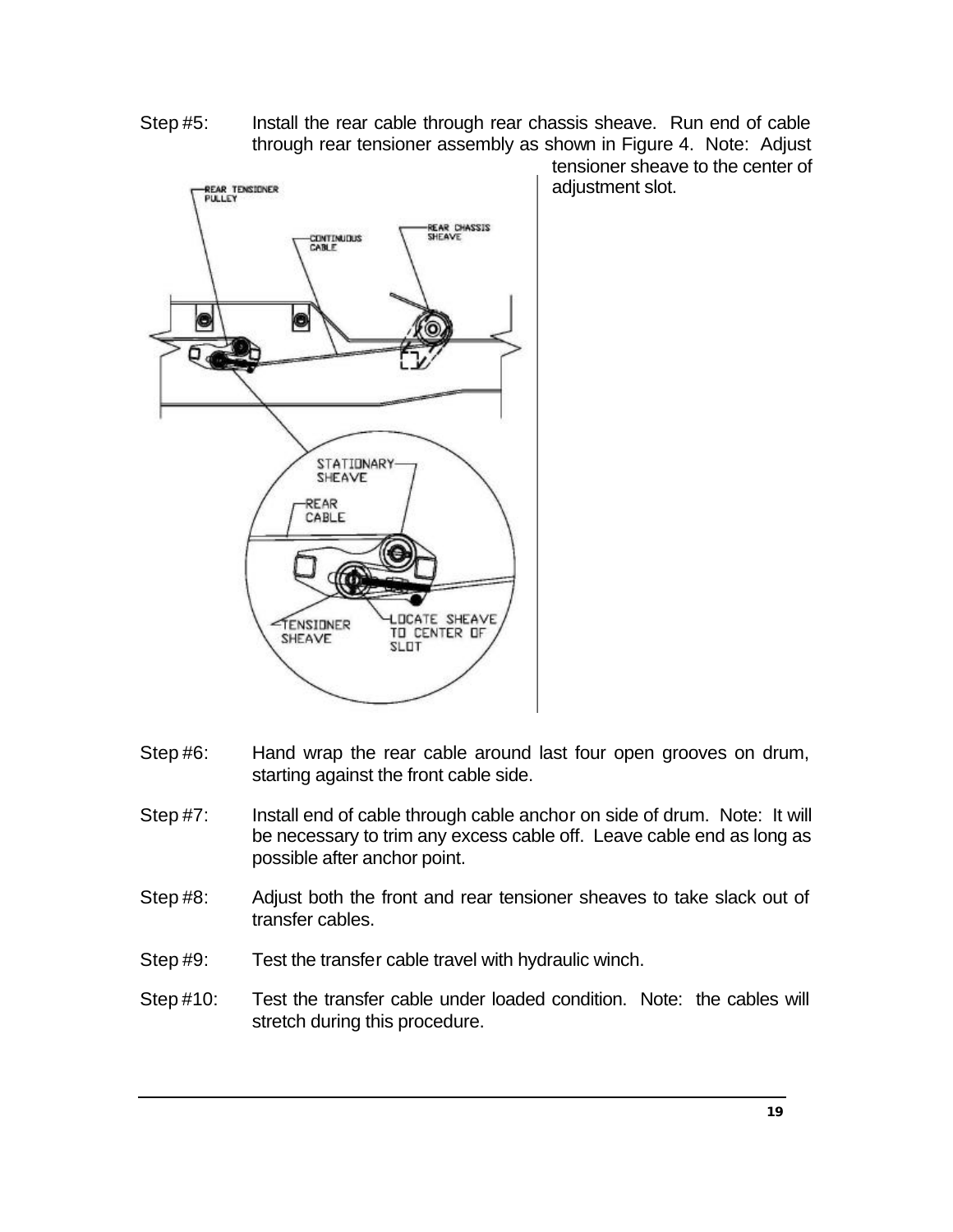Step #11: Readjust tensioner sheaves as needed to reduce slack in cable. Cable should be snug. Do not overtighten. Cable should have just enough slack to allow master link connection to container.

#### **!! IMPORTANT!!**

## **THE ALLOY LINK END ON THE TRANSFER CABLE MUST TRAVEL FROM THE REAR CHASSIS SHEAVE TO THE FRONT SHEAVE WITHOUT THE CABLE SLEEVES DRIVING INTO EITHER THE FRONT OR REAR TRANSFER SHEAVES.**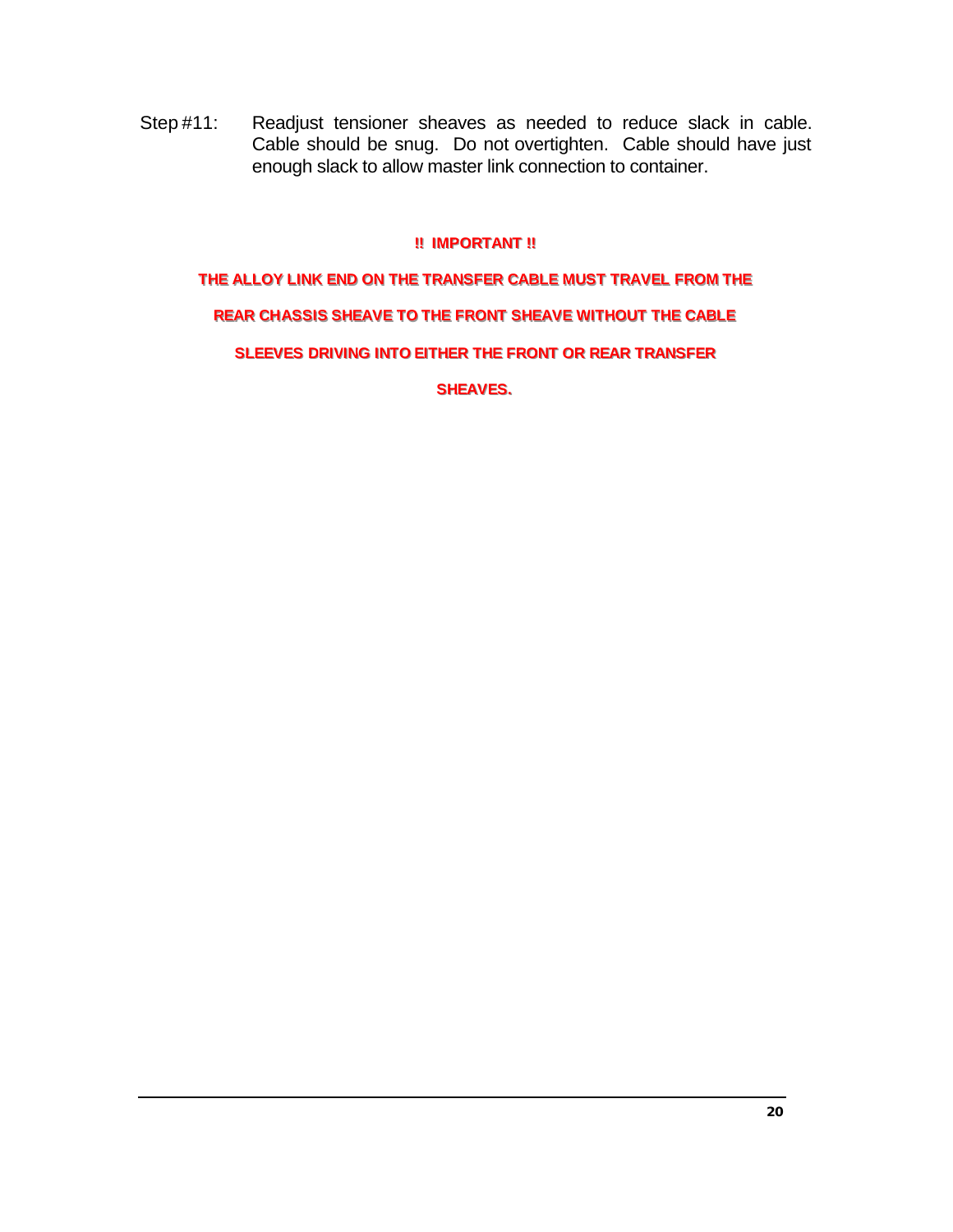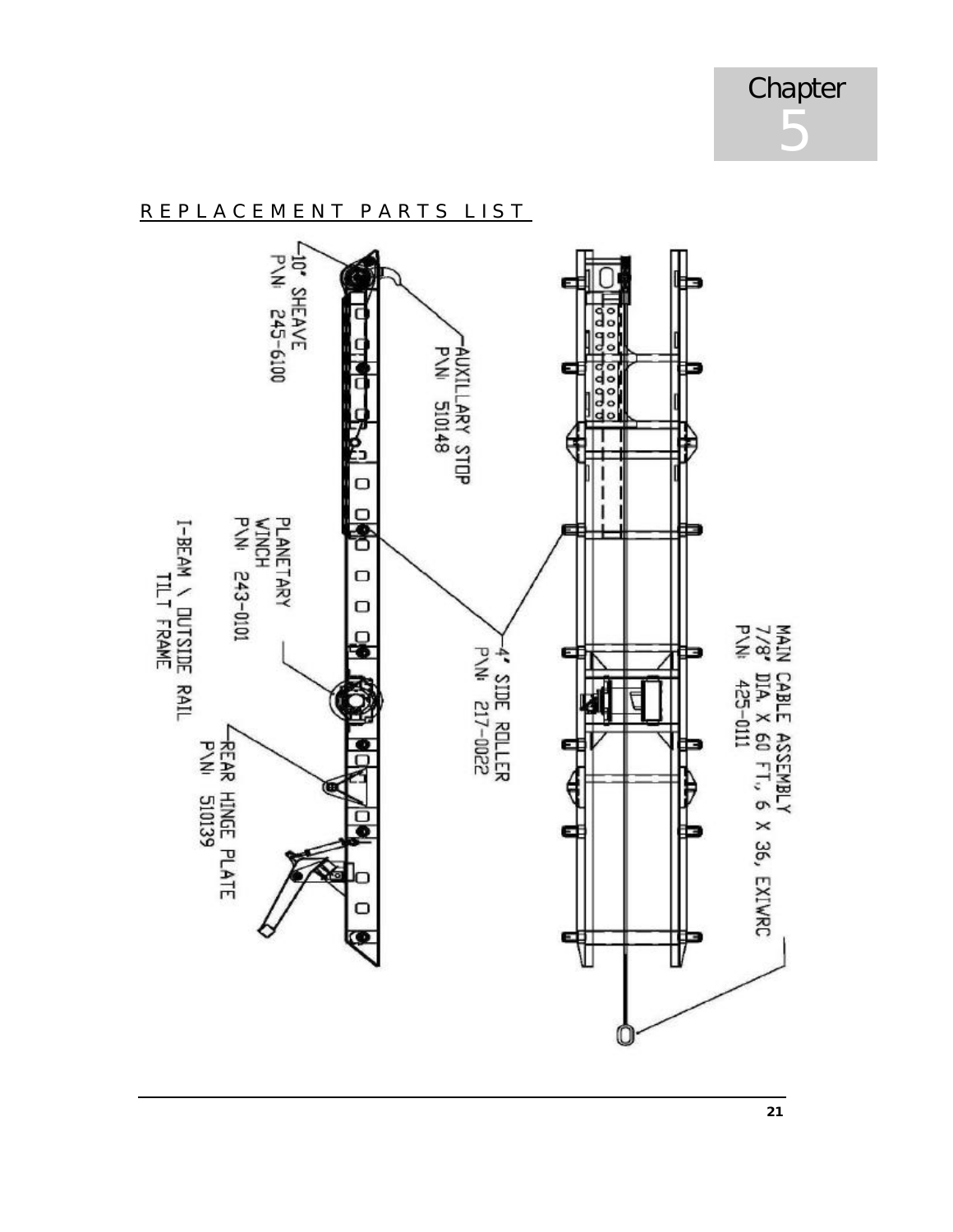#### REPLACEMENT

#### PARTS LIST

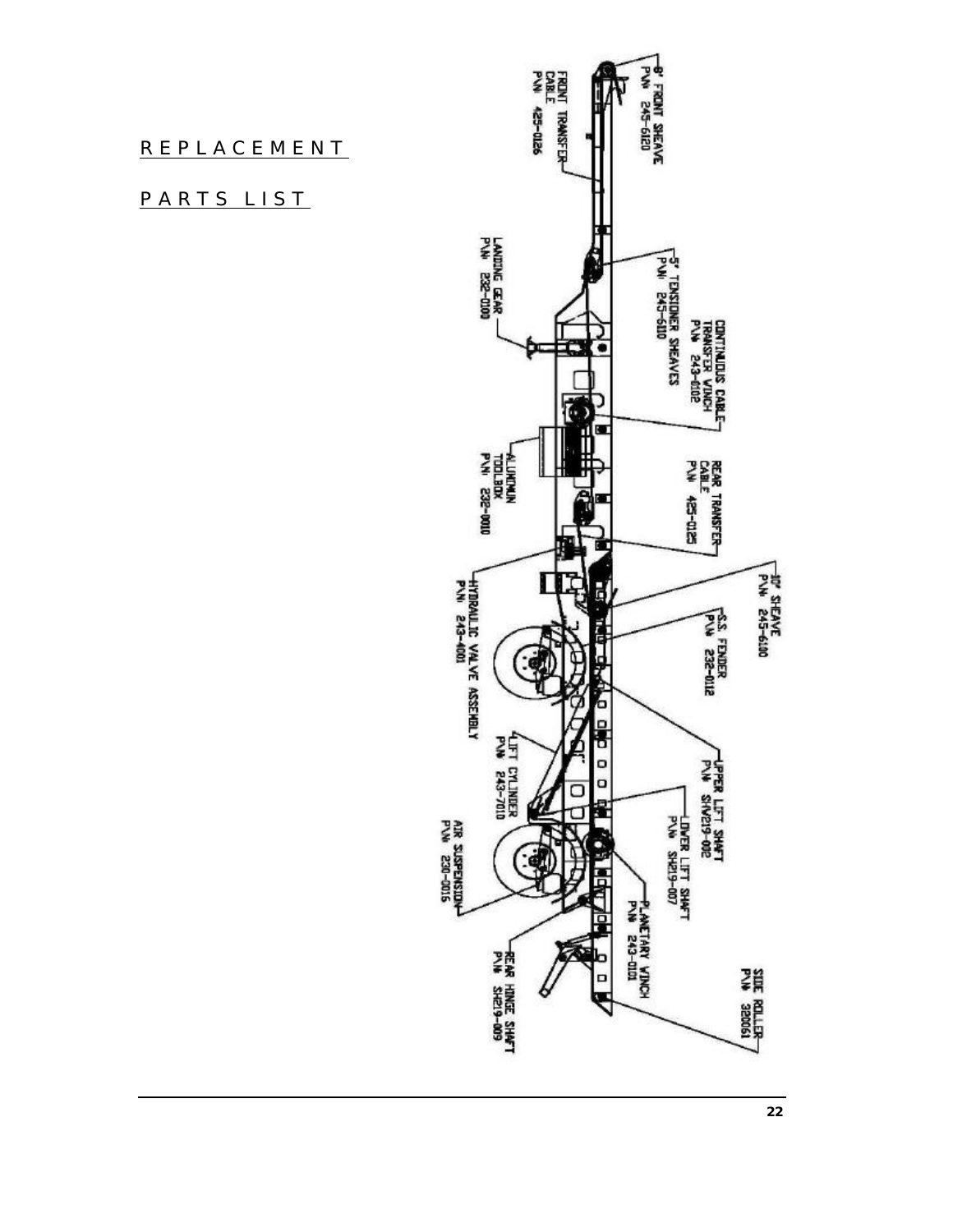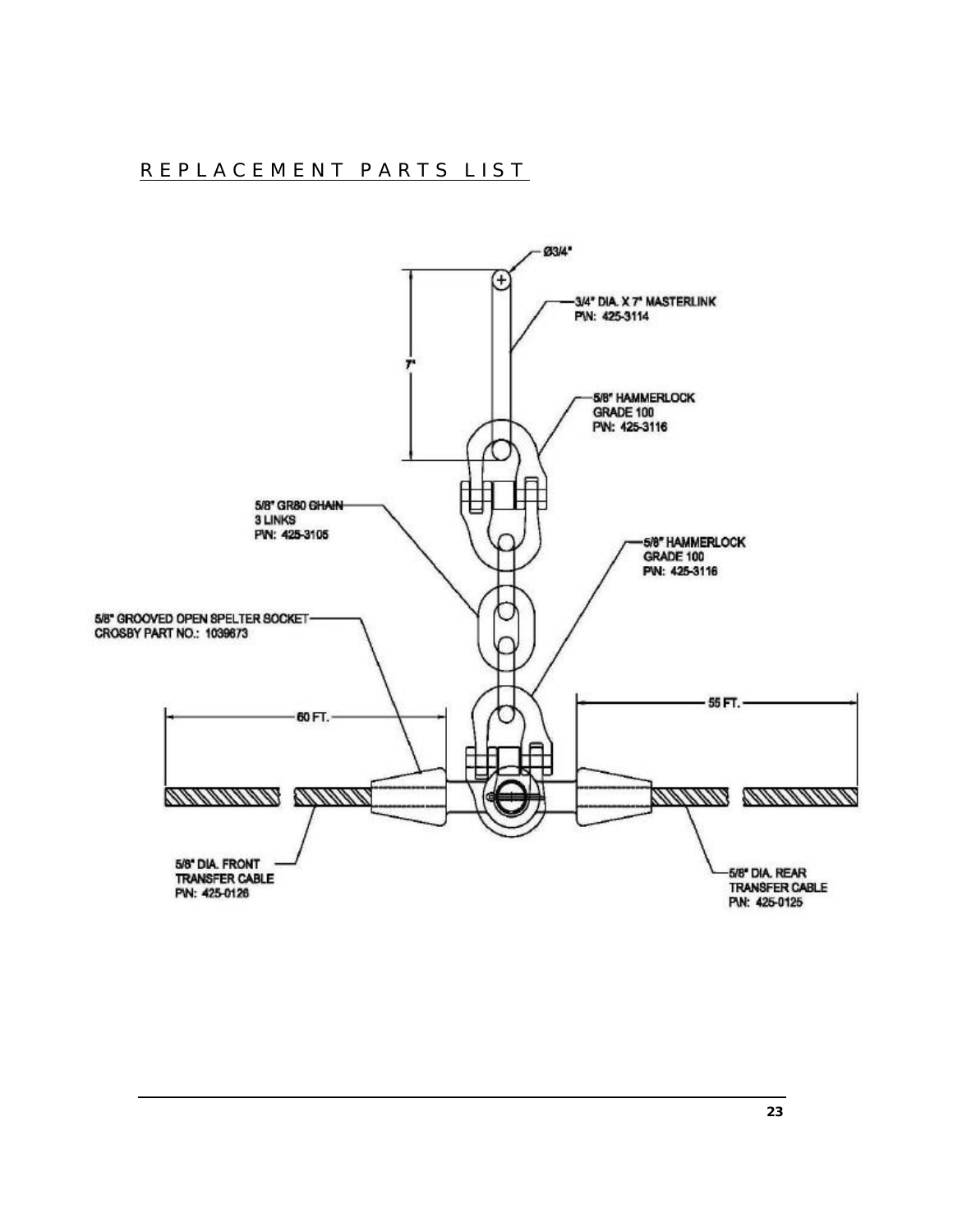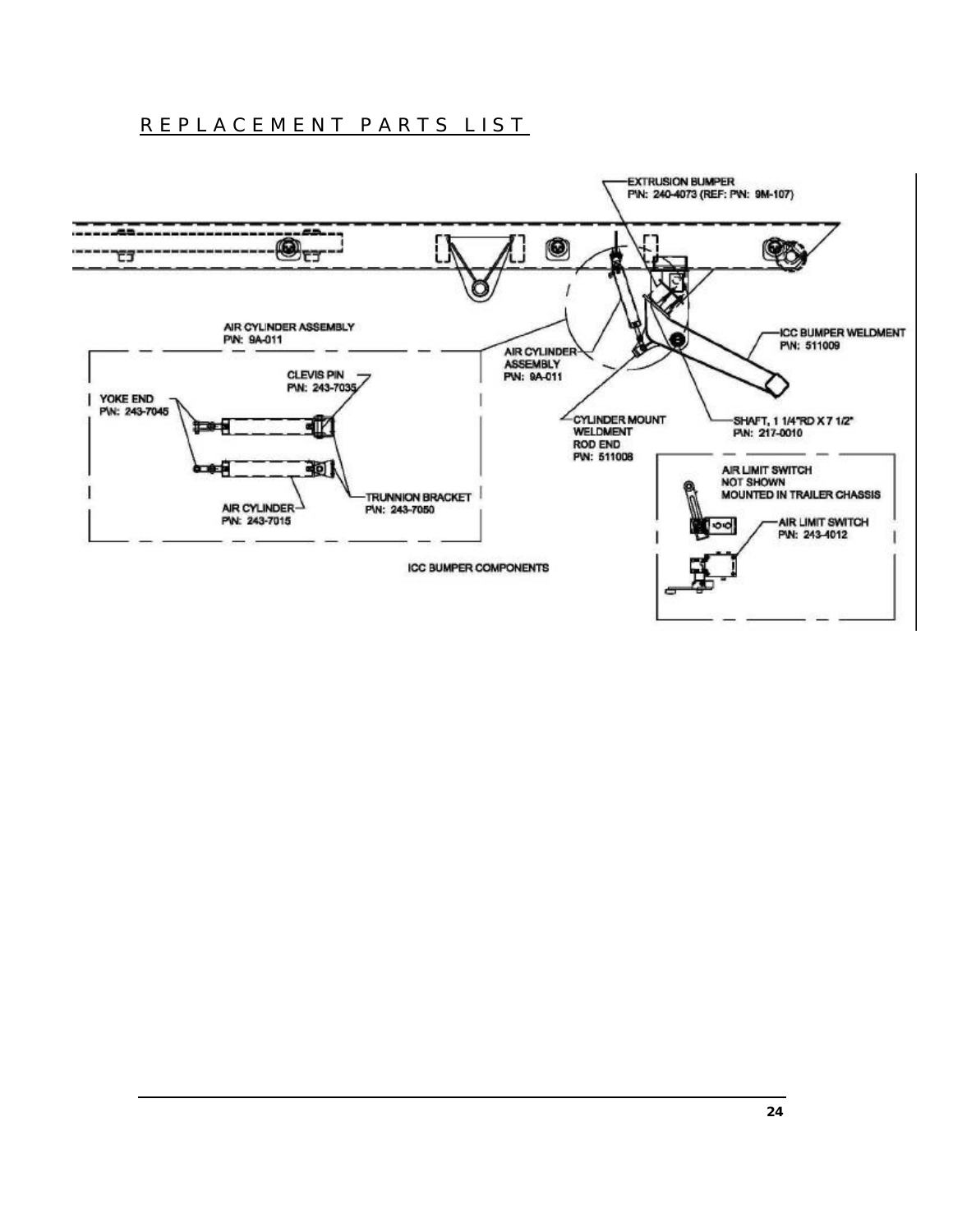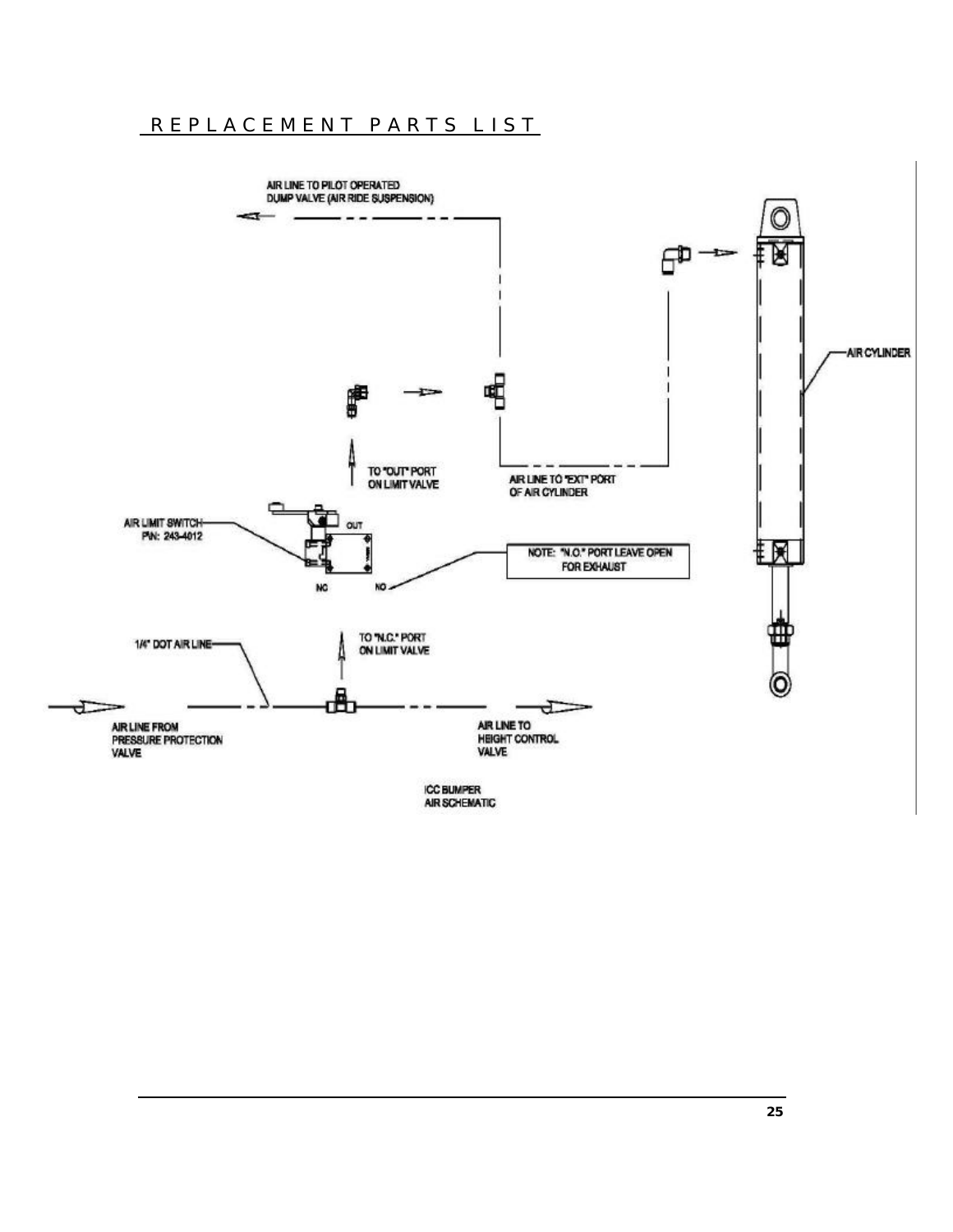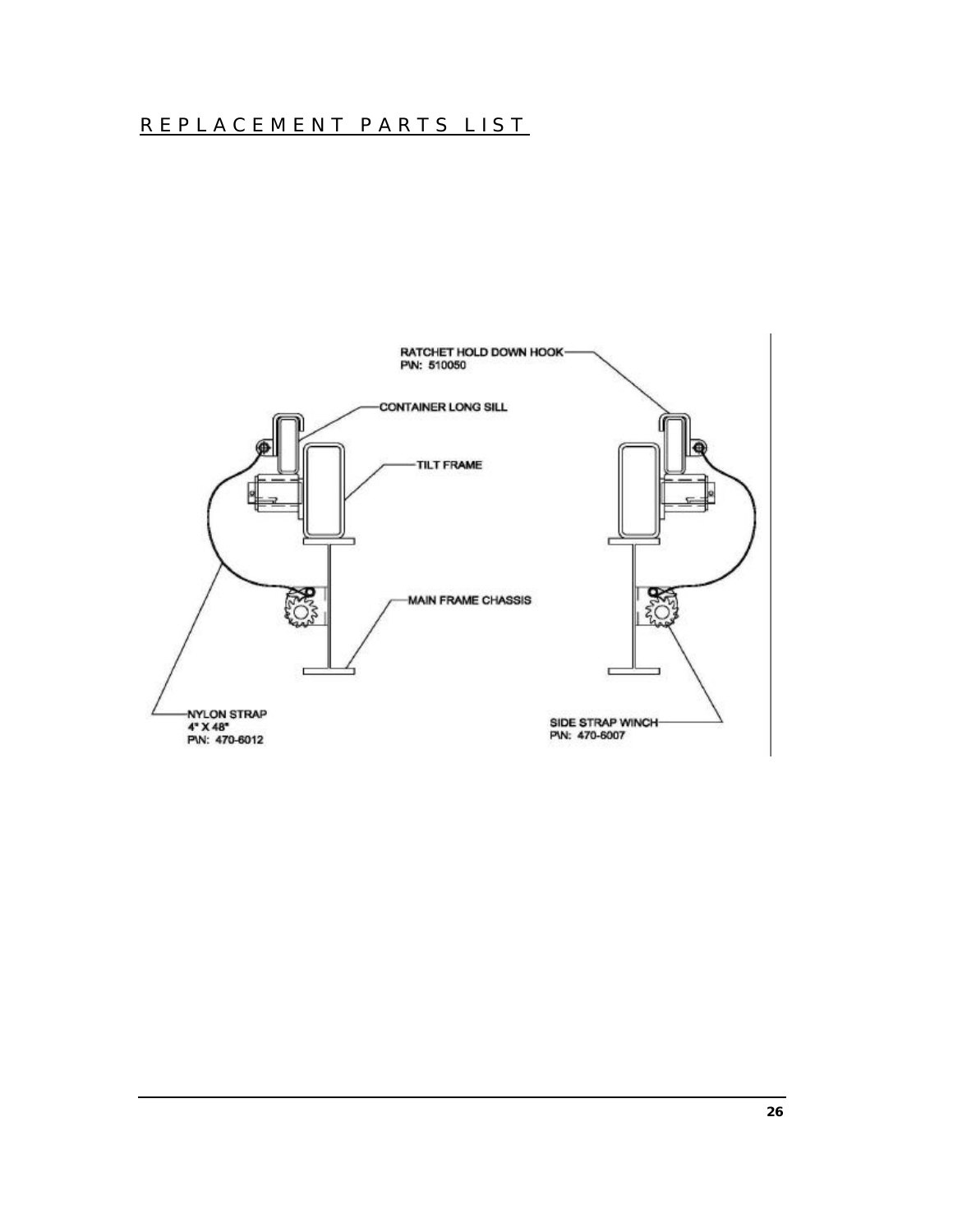**Warranty Information**

#### TRAILER PRODUCTS LIMITED WARRANTY

Effective May 12, 2003

Dragon Products, Ltd. warrants only products of its manufacture against operational failure caused by defective materials or workmanship which occur during proper and normal use. Dragon Products, Ltd.. reserves the right to determine what is proper and normal use.

Warranties shall not apply to normal wear and tear, maintenance, service, adjustments, any equipment which has been altered or repaired in any way, or any items subject to misuse, negligence or accident.

Dragon Products, Ltd. makes no warranty on any of its equipment used in any way except as it was designed, intended, and sold to perform. These may be restricted and are subject to individual state guidelines.

#### **Structural I-Beam Main Frame Design**

The duration of this warranty is as follows:

- 1. Trailer Main Frame 1 year from the date of purchase from Dragon Products, Ltd.
- 2. All products purchased by Dragon Products, Ltd. from an outside vendor shall be covered by the warranty of that respective vendor only. Dragon Products, Ltd. does not participate in or obligate itself to any such warranty.

#### **Structural Tubing Tilt Frame Design**

The duration of this warranty is as follows:

- 1. Tilt Frame 1 year from the date of purchase from Dragon Products, Ltd.
- 2. All products purchased by Dragon Products, Ltd. from an outside vendor shall be covered by the warranty of that respective vendor only. Dragon Products, Ltd. does not participate in or obligate itself to any such warranty.

All products purchased by Dragon Products, Ltd. from an outside vendor shall be covered by the warranty of that respective vendor only. Dragon Products, Ltd. does not participate in or obligate itself to any such warranty.

Dragon Products, Ltd.uses high strength materials in the design of structural load bearing members of our trailer products. These materials require the appropriate welding techniques. Any work performed or required on these structural load bearing components without the consent or approval of Dragon Products, Ltd. authorized personnel shall null and void all appropriate warranties.

**Dragon Products, Ltd.. shall not, under any circumstances, be liable for labor for removal and installation expenses, loss of time, manufacturing costs, materials, loss of profits, incidental, special or consequential damages, direct or indirect.**